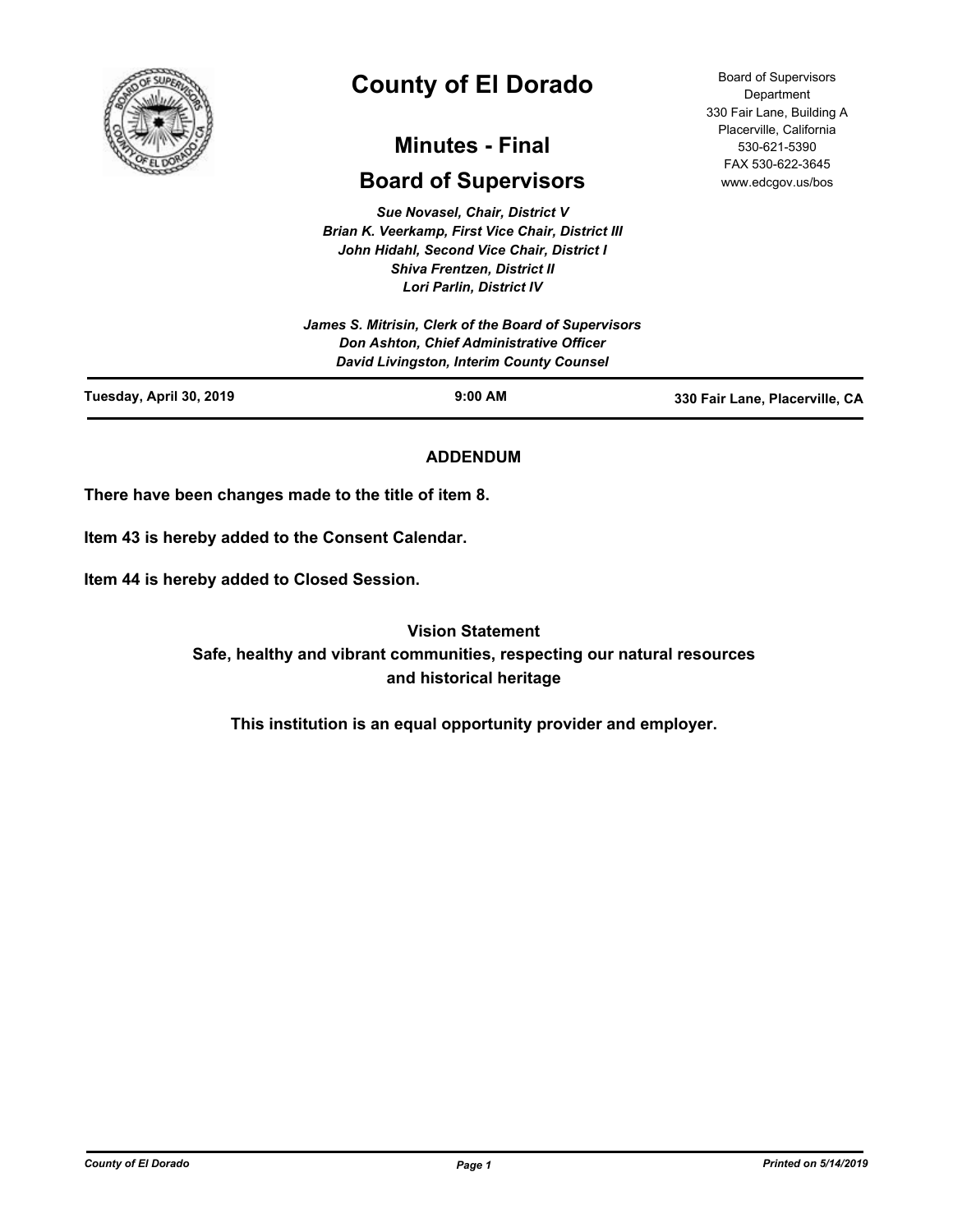Live Web Streaming and archiving of most Board of Supervisors meeting videos, all meeting agendas, supplemental materials and meeting minutes are available on the internet at: http://eldorado.legistar.com/Calendar.aspx

To listen to open session portions of the meeting in real time, dial (530) 621-7603. This specialized dial in number is programmed for listening only and is operable when the audio system inside the meeting room is activated. Please be advised that callers will experience silence anytime the Board is not actively meeting, such as during Closed Session or break periods.

The County of El Dorado is committed to ensuring that persons with disabilities are provided the resources to participate in its public meetings. Please contact the office of the Clerk of the Board if you require accommodation at 530-621-5390 or via email, edc.cob@edcgov.us, preferably no less than 24 hours in advance of the meeting.

The Board of Supervisors is concerned that written information submitted to the Board the day of the Board meeting may not receive the attention it deserves. The Board Clerk cannot guarantee that any FAX, email, or mail received the day of the meeting will be delivered to the Board prior to action on the subject matter.

The Board meets simultaneously as the Board of Supervisors and the Board of Directors of the Air Quality Management District, In-Home Supportive Services, Public Housing Authority, Redevelopment Agency and other Special Districts.

For Purposes of the Brown Act § 54954.2 (a), the numbered items on this Agenda give a brief description of each item of business to be transacted or discussed. Recommendations of the staff, as shown, do not prevent the Board from taking other action.

Materials related to an item on this Agenda submitted to the Board of Supervisors after distribution of the agenda packet are available for inspection during normal business hours in the public viewing packet located in Building A, 330 Fair Lane, Placerville or in the Board Clerk's Office located at the same address. Such documents are also available on the Board of Supervisors' Meeting Agenda webpage subject to staff's ability to post the documents before the meeting.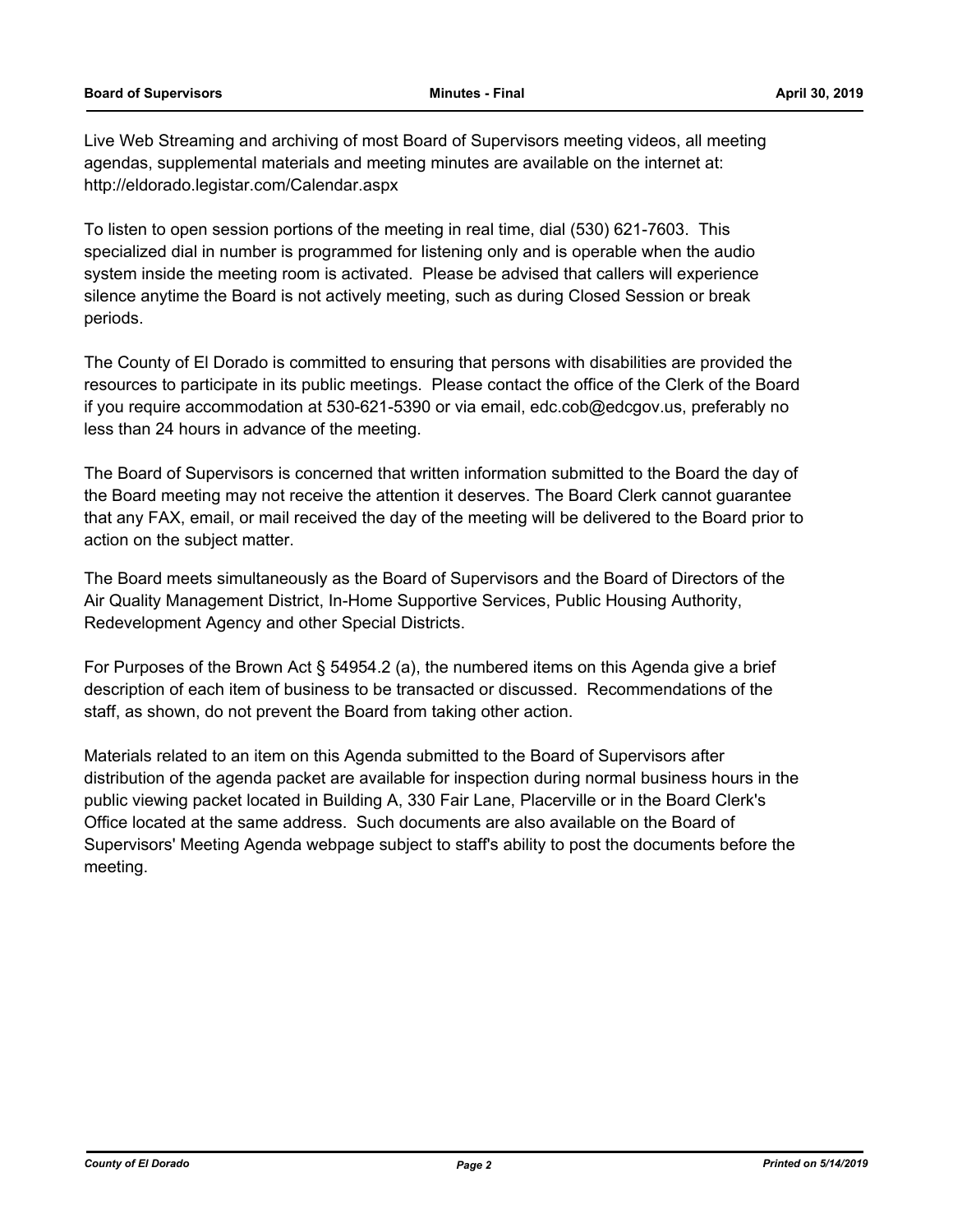### **PROTOCOLS FOR PUBLIC COMMENT**

Public comment will be received at designated periods as called by the Board Chair.

Public comment on items scheduled for Closed Session will be received before the Board recesses to Closed Session.

Except with the consent of the Board, individuals shall be allowed to speak to an item only once.

On December 5, 2017, the Board adopted the following protocol relative to public comment periods. The Board adopted minor revisions to the protocol on February 26, 2019, incorporated herein:

Time for public input will be provided at every Board of Supervisors meeting. Individuals will have three minutes to address the Board. Individuals authorized by organizations will have three minutes to present organizational positions and perspectives and may request additional time, up to five minutes. At the discretion of the Board, time to speak by any individual may be extended.

Public comment on certain agenda items designated and approved by the Board may be treated differently with specific time limits per speaker or a limit on the total amount of time designated for public comment. It is the intent of the Board that quasi-judicial matters have additional flexibility depending upon the nature of the issue. It is the practice of the Board to allocate 20 minutes for public comment during Open Forum and for each agenda item to be discussed. (Note: Unless designated on the agenda, there is no Open Forum period during Special Meetings.)

Individual Board members may ask clarifying questions but will not engage in substantive dialogue with persons providing input to the Board.

If a person providing input to the Board creates a disruption by refusing to follow Board guidelines, the Chair of the Board may take the following actions:

Step 1. Request the person adhere to Board guidelines. If the person refuses, the Chair may turn off the speaker's microphone.

Step 2. If the disruption continues, the Chair may order a recess of the Board meeting.

Step 3. If the disruption continues, the Chair may order the removal of the person from the Board meeting.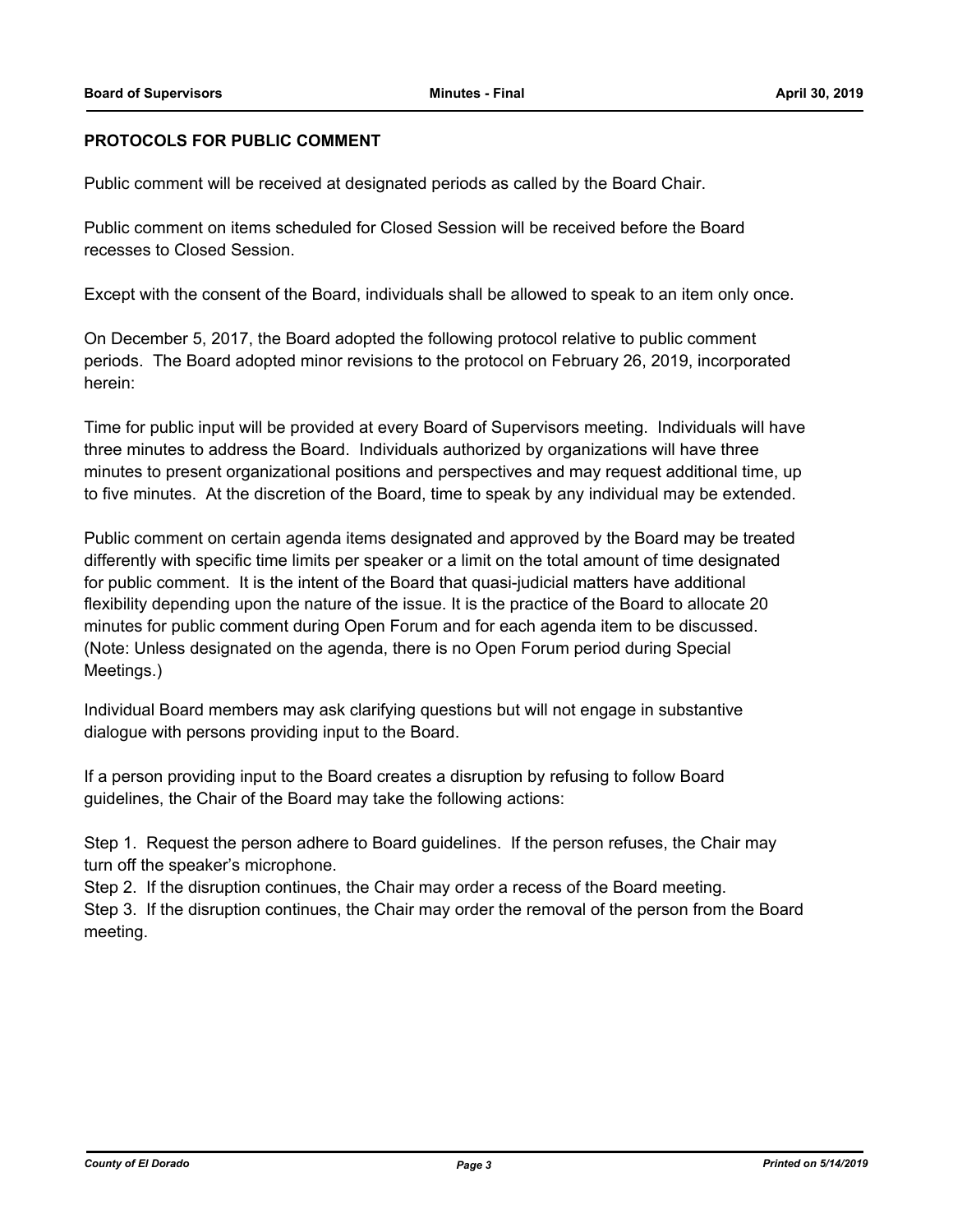#### **9:00 A.M. - CALLED TO ORDER**

- Present: 4 Supervisor Veerkamp, Supervisor Frentzen, Supervisor Novasel and Supervisor Parlin
	- **Absent:** 1 Supervisor Hidahl

#### **INVOCATION AND PLEDGE OF ALLEGIANCE TO THE FLAG**

**Chaplain Al Soto of the Sierra Chaplaincy gave the Invocation Supervisor Frentzen led the Pledge of Allegiance to the Flag.**

#### **ADOPTION OF THE AGENDA AND APPROVAL OF CONSENT CALENDAR**

*Public Comment: K. Payne*

**A motion was made by Supervisor Veerkamp, seconded by Supervisor Frentzen to Adopt the Agenda and Approve the Consent Calendar with the following change: Pull item 2 for discussion.**

**Yes:** 4 - Veerkamp, Frentzen, Novasel and Parlin

**Absent:** 1 - Hidahl

The Board may make any necessary additions, deletions or corrections to the agenda including moving items to or from the Consent Calendar and adopt the agenda and the Consent Calendar with one single vote. A Board member may request an item be removed from the Consent Calendar for discussion and separate Board action. At the appropriate time as called by the Board Chair, members of the public may make a comment on matters on the Consent Calendar prior to Board action.

#### **OPEN FORUM**

*Public Comment: T. Kayes*

[19-0744](http://eldorado.legistar.com/gateway.aspx?m=l&id=/matter.aspx?key=26066) OPEN FORUM (See Attachment)

Open Forum is an opportunity for members of the public to address the Board of Supervisors on subject matter that is not on their meeting agenda and within their jurisdiction. Public comments during Open Forum are limited to three minutes per person. Individuals authorized by organizations will have three minutes to present organizational positions and perspectives and may request additional time, up to five minutes. The total amount of time reserved for Open Forum is 20 Minutes.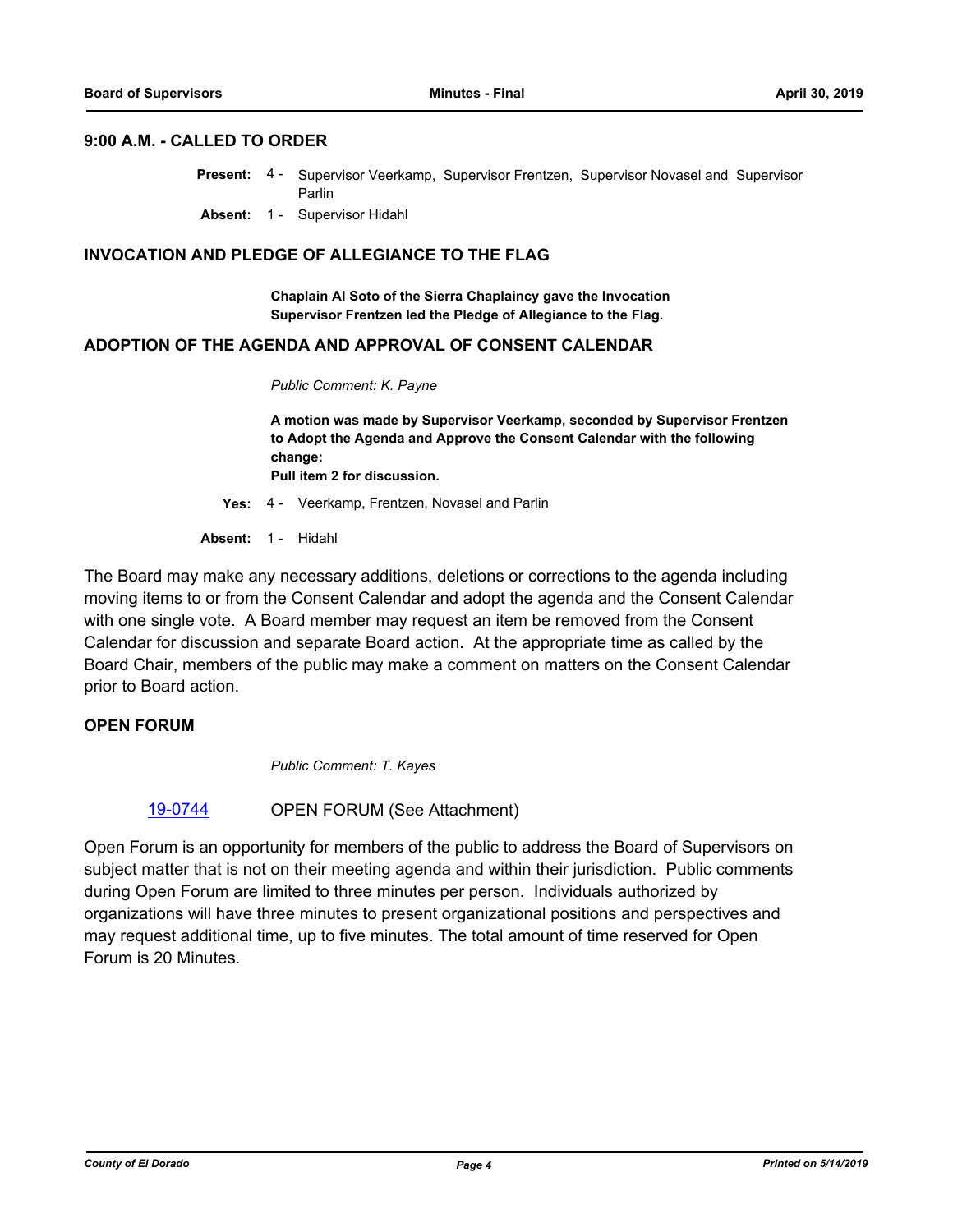# **CONSENT CALENDAR**

**1.** [19-0694](http://eldorado.legistar.com/gateway.aspx?m=l&id=/matter.aspx?key=26016) Clerk of the Board recommending the Board approve the Minutes from the special meeting of April 22, 2019 and regular meeting of April 23, 2019.

**This matter was Approved on the Consent Calendar.**

#### **GENERAL GOVERNMENT - CONSENT ITEMS**

**2.** [19-0523](http://eldorado.legistar.com/gateway.aspx?m=l&id=/matter.aspx?key=25844) Assessor, Auditor-Controller and Treasurer/Tax Collector recommending the Board receive and file an update relative to the implementation of the Megabyte Property Tax System.

> **A motion was made by Supervisor Frenzen, seconded by Supervisor Veerkamp to Approve this matter.**

- **Yes:** 4 Veerkamp, Frentzen, Novasel and Parlin
- **Absent:** 1 Hidahl
- **3.** [16-0305](http://eldorado.legistar.com/gateway.aspx?m=l&id=/matter.aspx?key=20961) Chief Administrative Office recommending the Board find that a state of emergency continues to exist in El Dorado County as a result of unprecedented tree mortality due to drought conditions and related bark beetle infestations. (Cont. 4/23/19, Item 4)

**This matter was Approved on the Consent Calendar.**

**4.** [19-0585](http://eldorado.legistar.com/gateway.aspx?m=l&id=/matter.aspx?key=25906) Chief Administrative Office, Facilities Division, recommending the Board authorize the Chair to sign the Grant of Easement with the El Dorado Irrigation District as related to providing utility services to the Public Safety Facility.

**FUNDING:** NA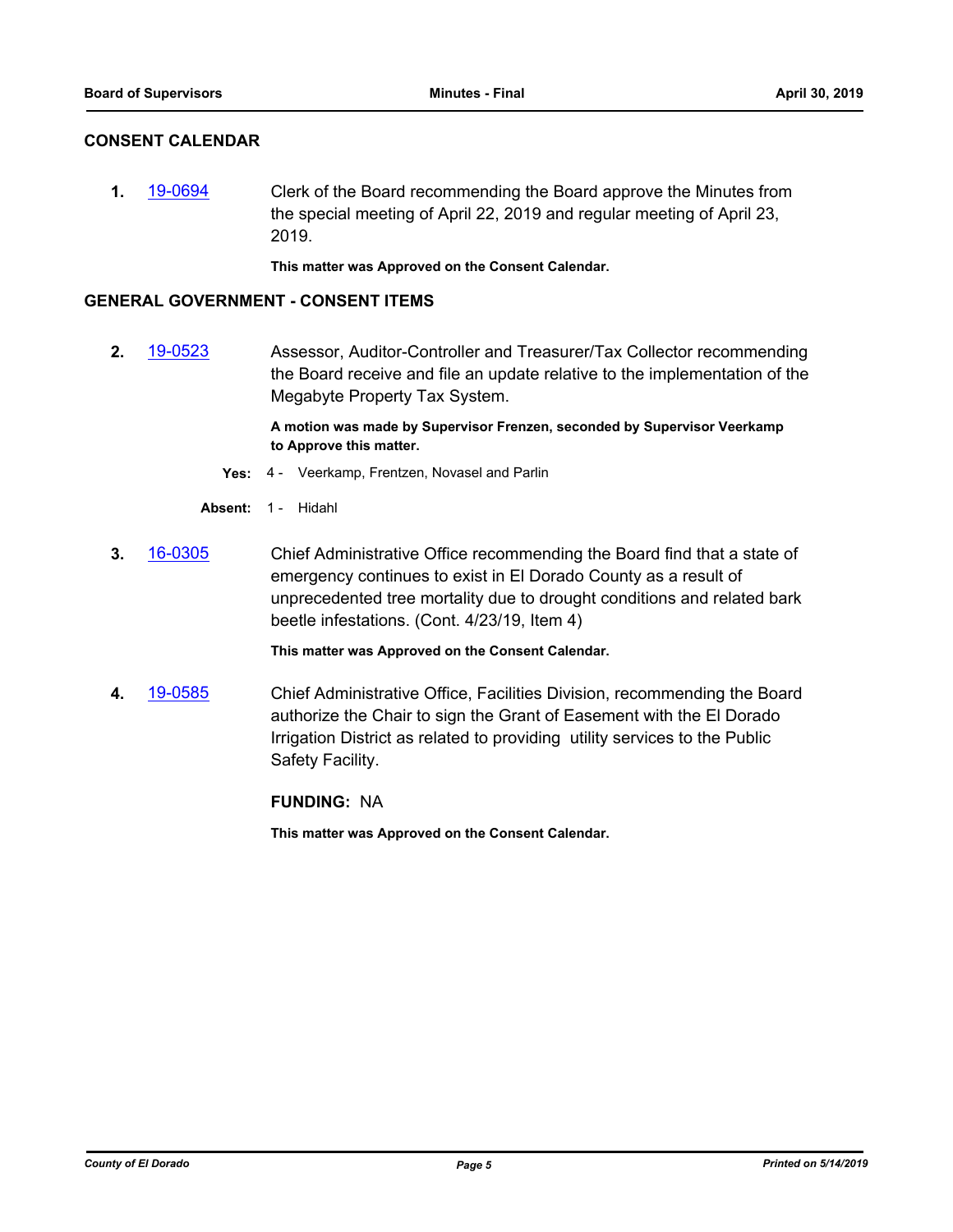**5.** [19-0623](http://eldorado.legistar.com/gateway.aspx?m=l&id=/matter.aspx?key=25944) Chief Administrative Office, Facilities Division and Procurement and Contracts Division, recommending the Board consider the following: 1) Award Bid No. 19-968-015 for the Placerville Jail Roof Replacement to the lowest responsive and qualified bidder, Madsen Roofing & Waterproofing, Inc.; and 2) Authorize the Chair to sign Public Works Contract No. 3940, subject to review and approval by County Counsel and Risk Management; with Madsen Roofing & Waterproofing, Inc. for \$684,719 and a term of 100 calendar days; and 3) Authorize the Purchasing Agent to sign an Escrow Agreement, if requested by any Contractor and in accordance with Public Contract Code Section 22300, for the purpose of holding Contract retention funds.

**FUNDING:** Accumulated Capital Outlay Fund (ACO)

**This matter was Approved on the Consent Calendar.**

**6.** [19-0325](http://eldorado.legistar.com/gateway.aspx?m=l&id=/matter.aspx?key=25646) Chief Administrative Office, Facilities Division, recommending the Board authorize the Purchasing Agent to sign Amendment IV to Agreement for Services 317-S1810 (2704) with TerraVerde Energy, LLC to increase compensation by \$150,000 for an amended not-to-exceed of \$307,235 for design and project management services.

**FUNDING:** Accumulative Capital Outlay Fund.

**This matter was Approved on the Consent Calendar.**

**7.** [19-0708](http://eldorado.legistar.com/gateway.aspx?m=l&id=/matter.aspx?key=26030) Clerk of the Board, based upon the recommendation of Supervisor Novasel, recommending the Board make the following appointment to the Happy Homestead Cemetery District: Appoint Eric Eymann, Member (Vacant), Term Expiration 1/1/2023.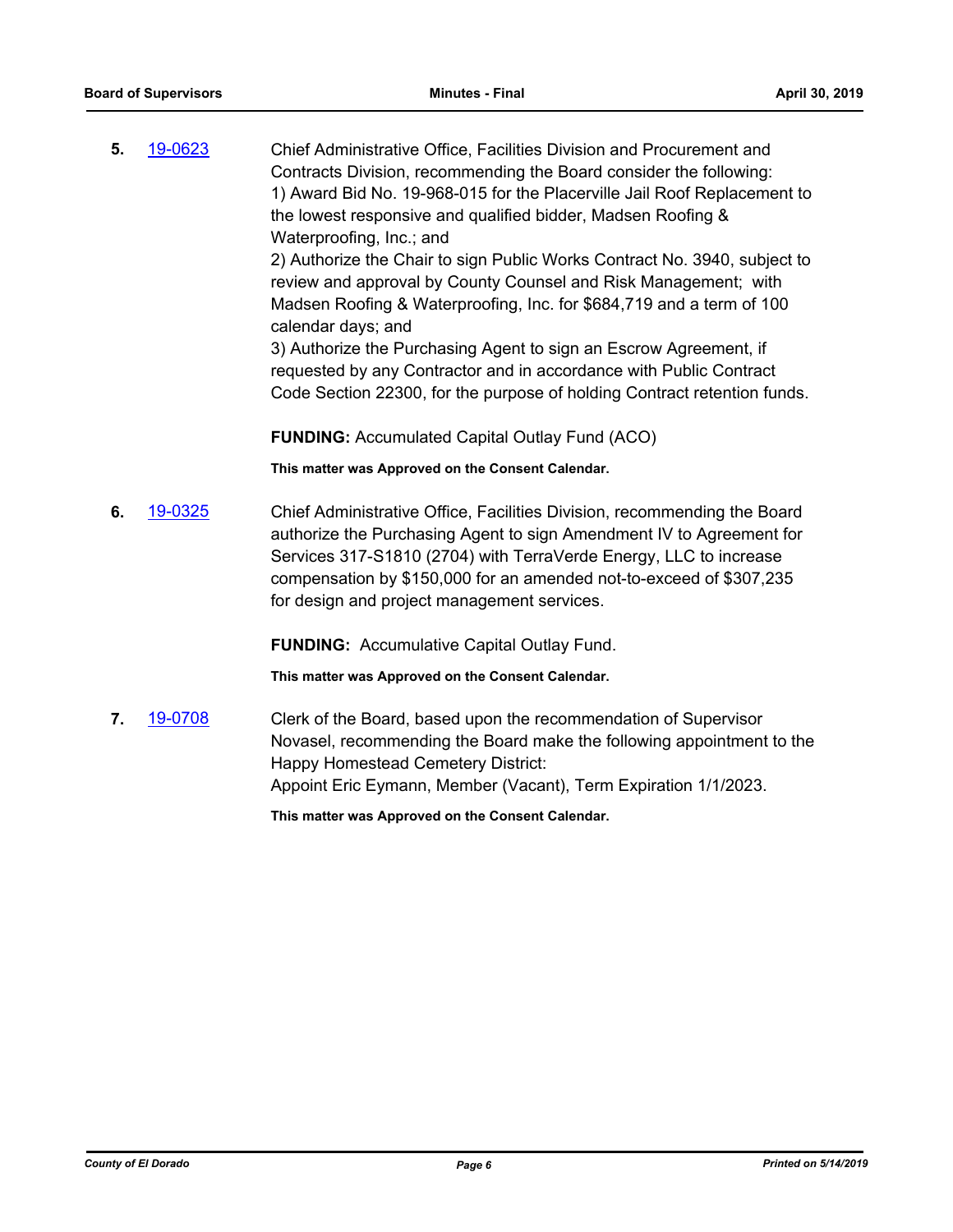**8.** [19-0540](http://eldorado.legistar.com/gateway.aspx?m=l&id=/matter.aspx?key=25861) Human Resources Department recommending the Board: 1) Approve and adopt the revised department-specific class specifications for the Health and Human Services Agency: Public Health Nurse I/II, Disease Investigation and Control Specialist I/II, Food Services Aide (Title Change from: Food Service Aide), Psychiatric Technician I/II, and Public Health Nurse Supervisor (Title Change from: Supervising Public Health Nurse);

2) Approve and adopt the revised department-specific class specifications for the Sheriff's Office: Correctional Food Services Coordinator and Sheriff's Crime Analyst (Title Change from Crime Analyst);

3) Approve and adopt the revised department-specific class specification for the Department of Planning and Building: Clerk of the Planning Commission; and

4) Approve and authorize the Chair to sign Resolution **062-2019** adopting the above mentioned three two classification title changes.

# **FUNDING:** N/A.

**This matter was Approved and Resolution 062-2019 was Adopted upon Approval of the Consent Calendar.**

# **9.** [19-0643](http://eldorado.legistar.com/gateway.aspx?m=l&id=/matter.aspx?key=25965) Human Resources Department recommending the Board:

1) Approve and adopt new and revised class specifications for the Information Technologies Department; and

2) Adopt and authorize the Chair to sign Resolution **059-2019** to approve four title changes; the salary range, job class number, and bargaining unit for six new classifications; and associated changes to the personnel allocation.

**FUNDING:** General Fund.

**This matter was Approved and Resolution 059-2019 was Adopted upon Approval of the the Consent Calendar.**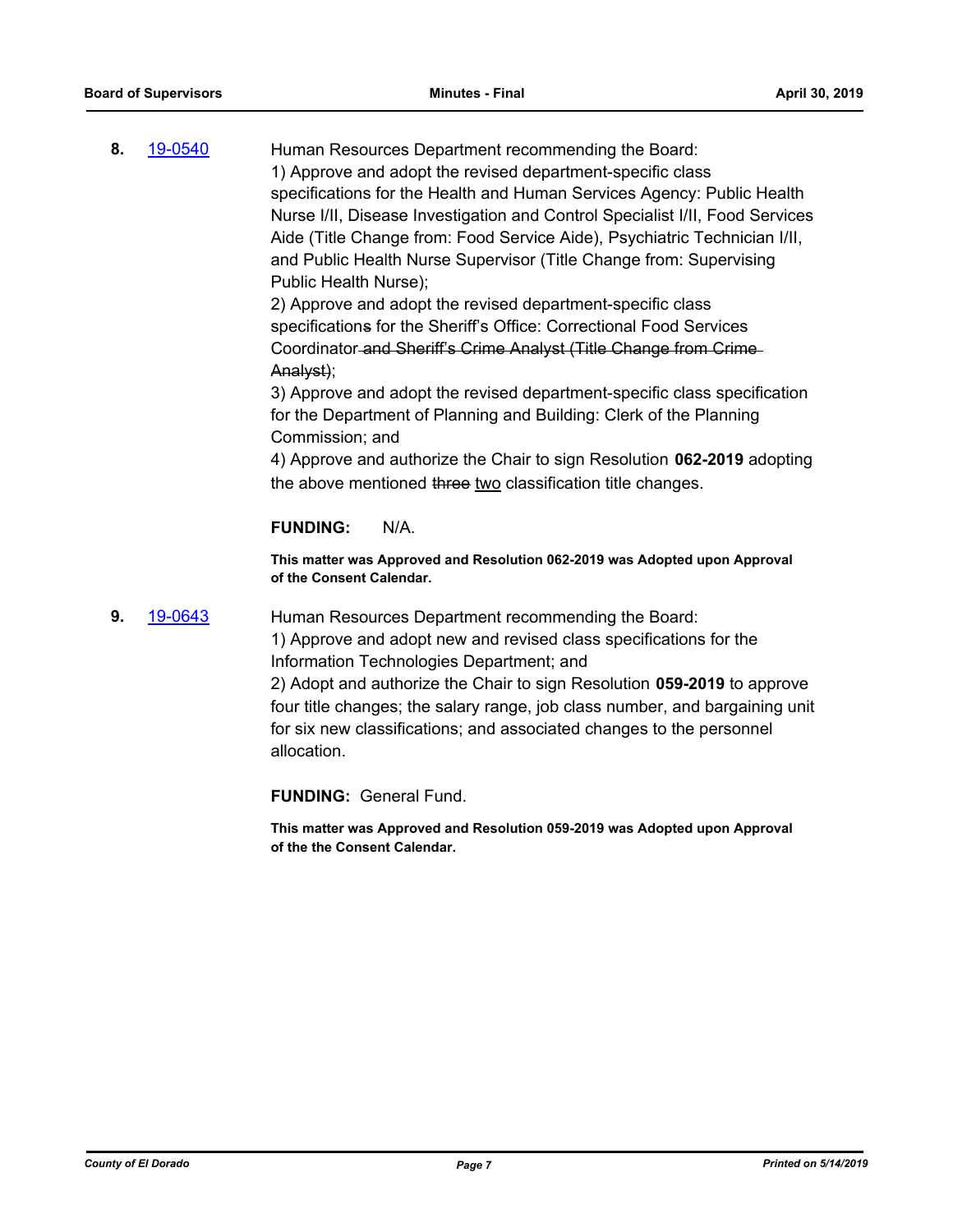**10.** [19-0624](http://eldorado.legistar.com/gateway.aspx?m=l&id=/matter.aspx?key=25946) Information Technologies recommending the Board: 1) Authorize the County to continue utilizing competitively-bid U.S. Communities Agreement 4400006644 with Insight Public Sector, Inc. for the purchase of Amazon cloud storage solutions; and 2) Authorize the Purchasing Agent to execute amendment 1 to Agreement 2191 with Insight Public Sector, Inc. for the purchase of Amazon cloud storage solutions, extending the term two years to April 30, 2021, and increasing the Not to Exceed amount from \$20,000 to \$60,000.

> **FUNDING:** General Fund with partial cost recovery in future years through the A-87 Cost Plan.

**This matter was Approved on the Consent Calendar.**

**11.** [19-0630](http://eldorado.legistar.com/gateway.aspx?m=l&id=/matter.aspx?key=25952) Ad Hoc Code Enforcement Advisory Committee recommending the Board approve the **Final Passage** (Second Reading) of Ordinance **5101**  to add County ordinance code Chapter **08.09** - Vegetation Management and Defensible Space. (Cont. 4/23/19 Item 28).

**FUNDING:** General Fund and Abatement Charges.

**Ordinance 5101 was Adopted upon Approval of the Consent Calendar.**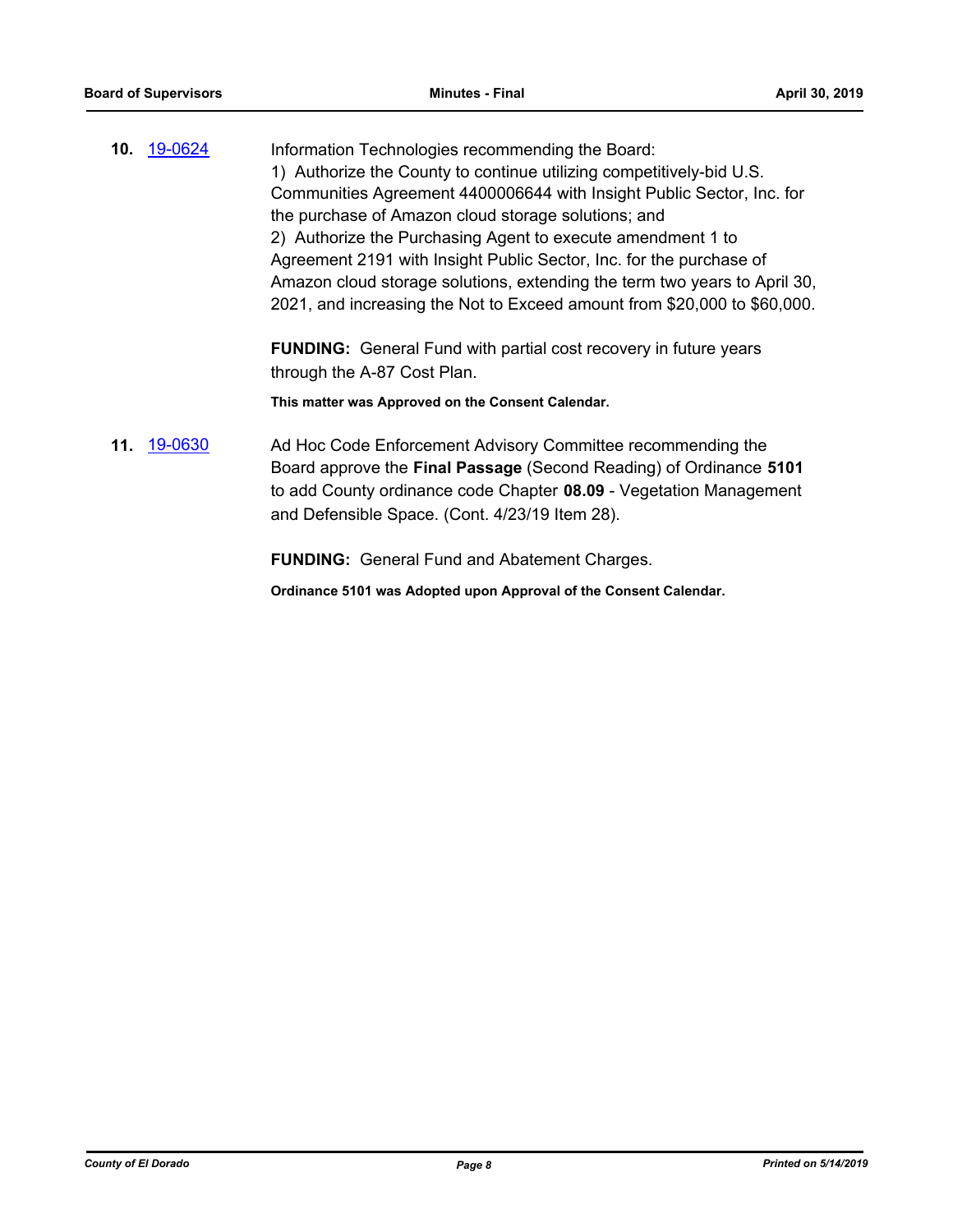#### **HEALTH AND HUMAN SERVICES - CONSENT ITEMS**

**12.** [19-0335](http://eldorado.legistar.com/gateway.aspx?m=l&id=/matter.aspx?key=25656) Health and Human Services Agency recommending the Board: 1) Approve and authorize the Chair to sign Amendment 1 to Agreement for Services 16 (006-S1811) with New Morning Youth and Family Services, Inc. for the provision of Parenting Skills Project, extending the term one year for a total term from July 1, 2017 through June 30, 2020, and increasing the maximum obligation by \$50,000 for a new maximum contractual obligation of \$150,000; 2) Make findings in accordance with County Ordinance 3.13.030 that it is more economical and feasible to contract with New Morning Youth and Family Services, Inc. for services provided under this Agreement 16 (006-S1811) because the County does not possess the staff with the necessary skills and qualifications to perform the work; and 3) Authorize the Purchasing Agent, or designee, to execute further documents relating to Agreement for Services 16 (006-S1811), including amendments which do not increase the maximum dollar amount or term of the Agreement, and contingent upon approval by County Counsel and

**FUNDING:** 100% State Funding - Mental Health Services Act.

**This matter was Approved on the Consent Calendar.**

Risk Management.

**13.** [19-0491](http://eldorado.legistar.com/gateway.aspx?m=l&id=/matter.aspx?key=25812) Health and Human Services Agency recommending the Board: 1) Approve and authorize the Chair to sign Amendment I to Agreement for Services 2454 with Aegis Treatment Centers, LLC, for the provision of narcotic treatment program services, extending the term for two (2) years to cover the period of July 17, 2018 through June 30, 2021, with no change to the maximum obligation;

> 2) Make findings in accordance with County Ordinance 3.13.030 that it is more economical and feasible to contract with Aegis Treatment Centers, LLC for services provided under this Agreement 2454 because the County has neither the staff nor facilities to perform said services; and 3) Authorize the Purchasing Agent or their designee to execute further documents relating to Agreement for Services 2454, including amendments which do not increase the maximum dollar amount or term of the Agreement, and contingent upon approval by County Counsel and Risk Management.

**FUNDING:** 47% Federal, 11% State, 26% Realignment, and 16% Other.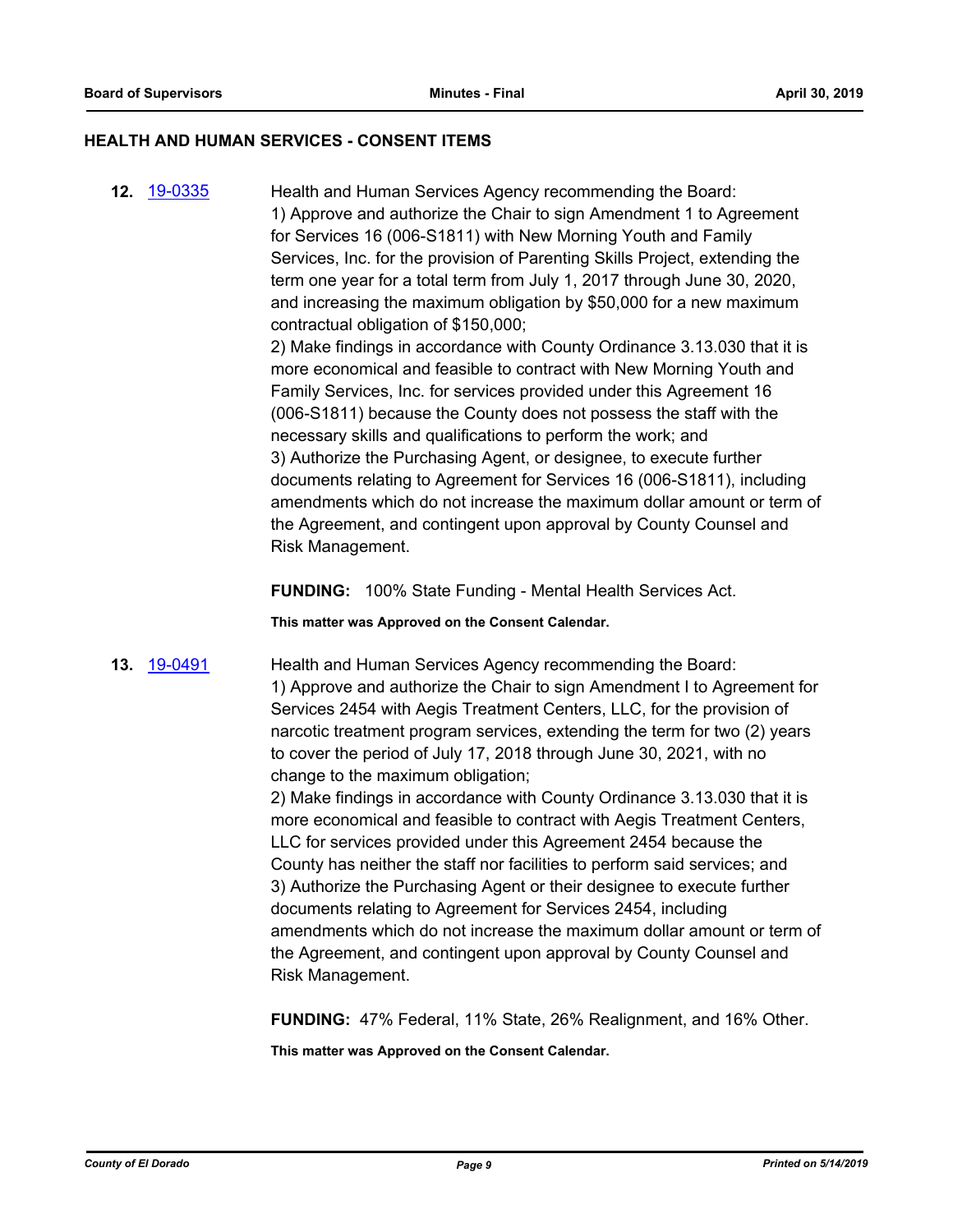**14.** [19-0547](http://eldorado.legistar.com/gateway.aspx?m=l&id=/matter.aspx?key=25868) Health and Human Services Agency (HHSA) recommending the Board: 1) Approve and authorize the Chair to sign Memorandum of Understanding (MOU) (FENIX # to be determined) with the CalSAWS Consortium, a California Joint Powers Authority, that supersedes existing Memorandum of Understanding 053-M1811, including any and all prior amendments, for an estimated reoccurring annual cost of \$48,950, with a perpetual term to begin on June 28, 2019; 2) Authorize the Purchasing Agent to execute further documents relating to the MOU, including amendments that do not increase the maximum dollar amount or change the term of the MOU, and contingent upon approval by County Counsel and Risk Management; and 3) Authorize the HHSA Director or the Chief Fiscal Officer to execute any required fiscal and programmatic reports.

> **FUNDING:** 49% Federal, 23% Social Services Realignment, 24% State, and 4% County General Fund.

**This matter was Approved on the Consent Calendar.**

**15.** [19-0546](http://eldorado.legistar.com/gateway.aspx?m=l&id=/matter.aspx?key=25867) Health and Human Services Agency (HHSA) recommending the Board: 1) Approve and authorize the Chair to sign non-financial Second Amended and Restated Joint Exercise of Powers Agreement (FENIX # to be determined) (Agreement) with CalSAWS Consortium, a California Joint Powers Authority, that amends and restates the Joint Exercise of Powers Agreement dated December 1998 (FENIX 1027) and any and all amendments thereto, with no change to the perpetual term that began December 1998; 2) Authorize the Chair to execute further documents relating to the

Agreement, including amendments that do not increase the maximum dollar amount or change the term, and contingent upon approval by County Counsel and Risk Management; and

3) Authorize the HHSA Director or the Chief Fiscal Officer to execute any required fiscal and programmatic reports.

**FUNDING:** This is a non-financial MOU.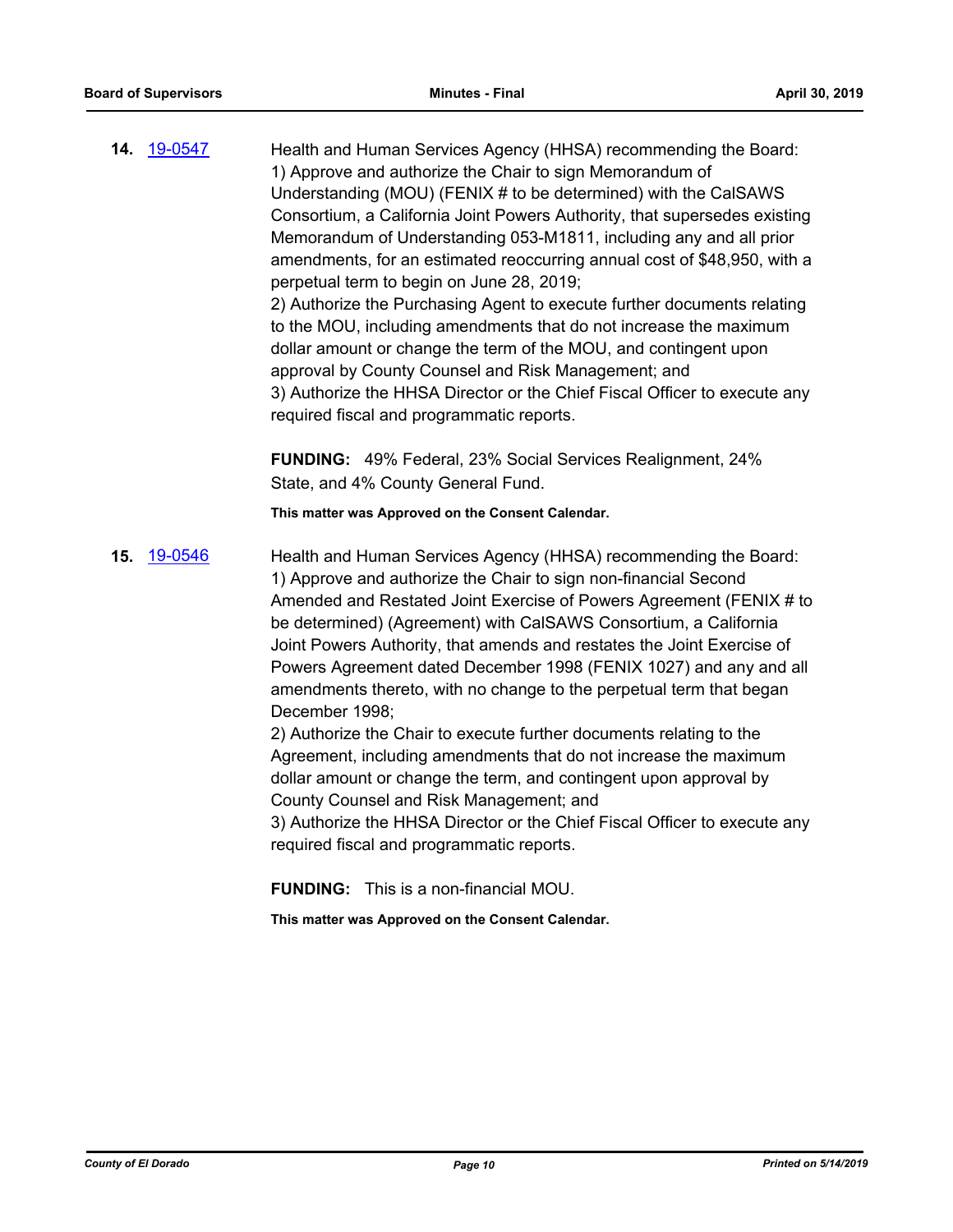**16.** [19-0565](http://eldorado.legistar.com/gateway.aspx?m=l&id=/matter.aspx?key=25886) Library Department recommending the Board approve and authorize the Director of Library Services to sign Memorandum of Understanding 3921 between NorthNet Library System and County of El Dorado for a term of five years beginning July 1, 2019 and ending June 30, 2024 to participate in and implement the Link+ resource sharing system at a cost not to exceed \$83,896.

**FUNDING:** Library Taxes and General Fund.

**This matter was Approved on the Consent Calendar.**

**17.** [19-0581](http://eldorado.legistar.com/gateway.aspx?m=l&id=/matter.aspx?key=25902) Library Department recommending the Board: 1) Accept a donation of \$41,750 from the M. Jean Anderson Trust to be used for operations and enhancements of the Pollock Pines Library; 2) Authorize the establishment of the "Pollock Pines Library Fund" Special Revenue Fund, Index/Org Code 4370709, Fund 1243039 to maintain the funds for future use.

**FUNDING:** Donation.

**This matter was Approved on the Consent Calendar.**

**18.** [19-0615](http://eldorado.legistar.com/gateway.aspx?m=l&id=/matter.aspx?key=25936) Library Department recommending the Board approve Amendment I to Agreement 3593 with SirsiDynix Corporation to add Section 6.1.4 holding County harmless for an Apple Developer agreement required to implement the BlueCloud Mobile app as contracted in Agreement 3593.

**FUNDING:** Library taxes and General Fund.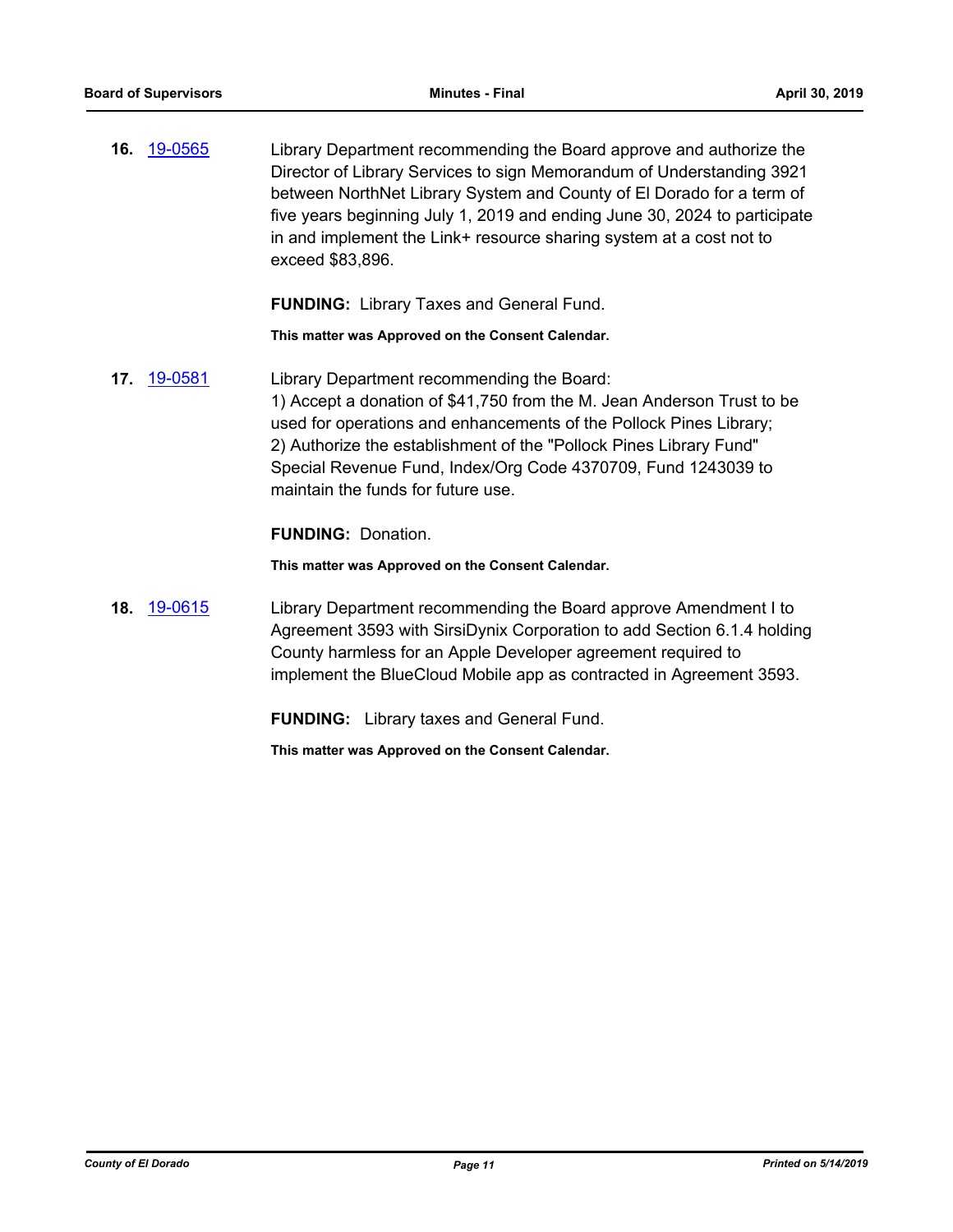# **LAND USE AND DEVELOPMENT - CONSENT ITEMS**

| 19. 19-0520 | Department of Transportation recommending the Board:<br>1) Accept the subdivision improvements for the Cameron Glen Estates -<br>Phase 5 Project, TM 14-1518 as complete;<br>2) Reduce Performance Bond 894133S from \$610,176.20 to<br>\$61,017.62, which is ten percent of the total cost of the subdivision<br>improvements. This amount guarantees against any defective work, labor<br>done, or defective materials furnished, which is to be released after one<br>year if no claims are made;<br>3) Hold Laborer and Materialmens Bond 894133S in the amount of<br>\$305,088.10 for six (6) months to guarantee payments to persons<br>furnishing labor, materials, or equipment; and<br>4) Authorize the Clerk of the Board to release the respective bonds after<br>the required time periods upon written request from the Department of<br>Transportation.<br><b>FUNDING: Developer Funded.</b> |
|-------------|------------------------------------------------------------------------------------------------------------------------------------------------------------------------------------------------------------------------------------------------------------------------------------------------------------------------------------------------------------------------------------------------------------------------------------------------------------------------------------------------------------------------------------------------------------------------------------------------------------------------------------------------------------------------------------------------------------------------------------------------------------------------------------------------------------------------------------------------------------------------------------------------------------|
|             | This matter was Approved on the Consent Calendar.                                                                                                                                                                                                                                                                                                                                                                                                                                                                                                                                                                                                                                                                                                                                                                                                                                                          |
| 20. 19-0538 | Department of Transportation recommending the Board consider the                                                                                                                                                                                                                                                                                                                                                                                                                                                                                                                                                                                                                                                                                                                                                                                                                                           |
|             | following:                                                                                                                                                                                                                                                                                                                                                                                                                                                                                                                                                                                                                                                                                                                                                                                                                                                                                                 |
|             | 1) Approve and authorize the Chair to sign the Notice of Acceptance with<br>Trinity River Construction, Inc., for the Silva Valley Parkway Class 1 and<br>Class 2 Bike Lanes (Harvard to Green Valley Road) Project, CIP<br>72310/36105037, Contract 2749; and                                                                                                                                                                                                                                                                                                                                                                                                                                                                                                                                                                                                                                             |
|             | 2) Approve and authorize the Clerk of the Board to release the Payment<br>and Performance Bonds to the Surety upon notification from the<br>Department of Transportation, after the one-year guarantee period.                                                                                                                                                                                                                                                                                                                                                                                                                                                                                                                                                                                                                                                                                             |
|             | FUNDING: Congestion Mitigation and Air Quality Program (92%), Road<br>Fund (2%), Regional Surface Transportation Program (RSTP) Federal<br>Funds - Urban Surface Transportation Block Grant Program (STBGP)<br>(2%), RSTP Exchange Funds (4%) (Federal, State and Local Funds).                                                                                                                                                                                                                                                                                                                                                                                                                                                                                                                                                                                                                            |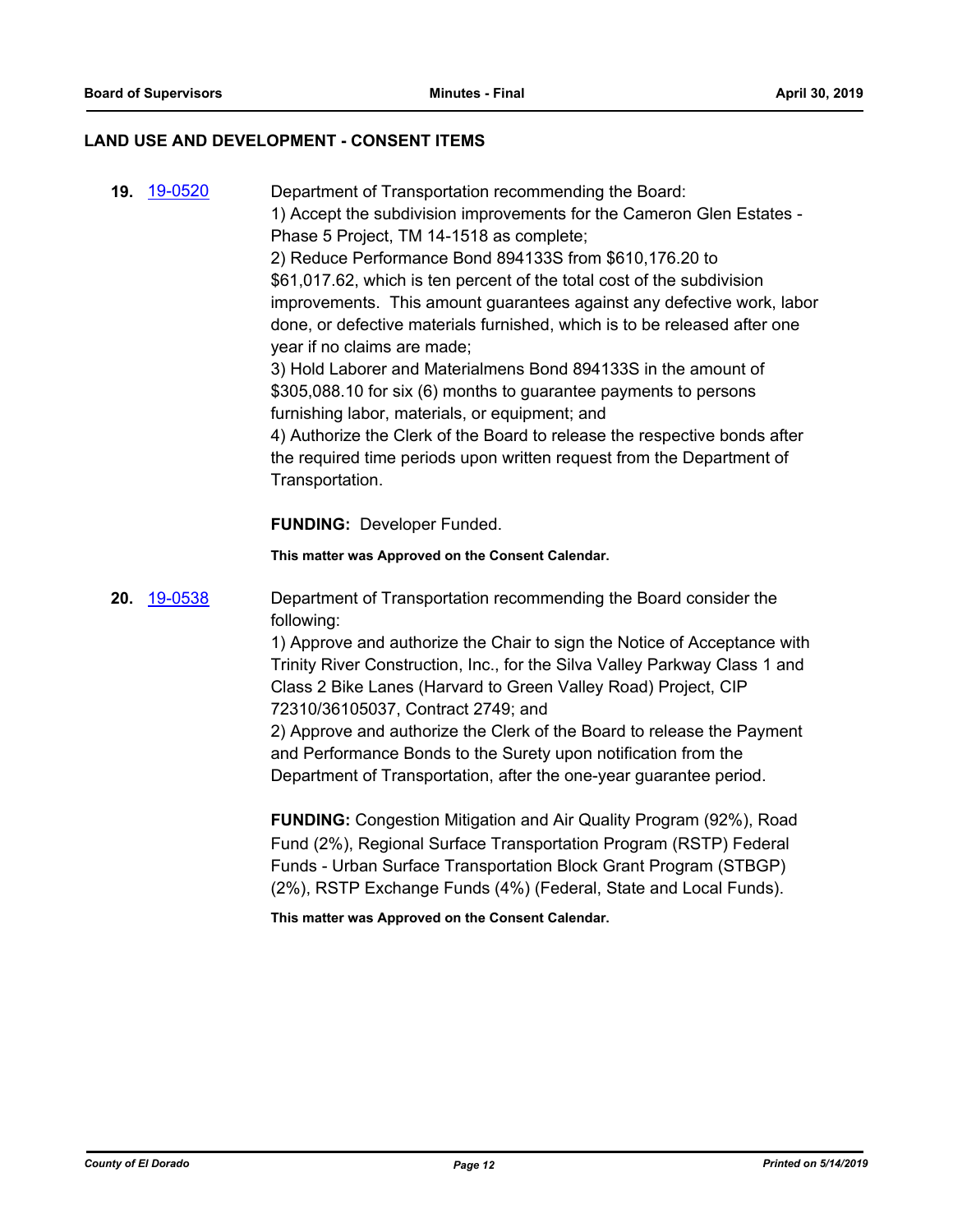|     | 21. 19-0603        | Department of Transportation recommending the Board:<br>1) Accept the constructed improvements for the Mercy Housing Sunset<br>Lane Apartments Project, CG 204912, as complete as of October 3,<br>2018;<br>2) Reduce Performance Bond CMS0243260 from \$171,101.95 to<br>\$17,110.19, which is ten percent of the total cost of the road<br>improvements; this amount guarantees against any defective work, labor<br>done, or defective materials furnished, which is to be released after one<br>year if no claims are made;<br>3) Authorize the Clerk of the Board to release Laborer and Materialmens<br>Bond CMS0243260 in the amount of \$171,101.95 upon written request<br>from the Department of Transportation; and<br>4) Authorize the Clerk of the Board to release the Performance Bond after<br>the required time period upon written request from the Department of<br>Transportation.<br><b>FUNDING: Developer Funded.</b> |
|-----|--------------------|---------------------------------------------------------------------------------------------------------------------------------------------------------------------------------------------------------------------------------------------------------------------------------------------------------------------------------------------------------------------------------------------------------------------------------------------------------------------------------------------------------------------------------------------------------------------------------------------------------------------------------------------------------------------------------------------------------------------------------------------------------------------------------------------------------------------------------------------------------------------------------------------------------------------------------------------|
|     |                    | This matter was Approved on the Consent Calendar.                                                                                                                                                                                                                                                                                                                                                                                                                                                                                                                                                                                                                                                                                                                                                                                                                                                                                           |
|     | <b>22.</b> 19-0483 | Planning and Building Department, Economic Development Division,<br>recommending the Board:<br>1) Find that support for the Wagon Train event provides a public benefit by<br>promoting a sense of community and enhancing tourism; and<br>2) Authorize the Chair to sign Funding Agreement 3871 with the Highway<br>50 Association to provide funding assistance for the annual Wagon Train<br>event held each June. Funding to be provided is for a period of three (3)<br>years, beginning June 2019 and continuing through June 2021 in the<br>amount of \$10,000 per year, with a not to exceed total of \$30,000.                                                                                                                                                                                                                                                                                                                     |
|     |                    | <b>FUNDING: Transient Occupancy Tax.</b>                                                                                                                                                                                                                                                                                                                                                                                                                                                                                                                                                                                                                                                                                                                                                                                                                                                                                                    |
|     |                    | This matter was Approved on the Consent Calendar.                                                                                                                                                                                                                                                                                                                                                                                                                                                                                                                                                                                                                                                                                                                                                                                                                                                                                           |
| 23. | 19-0632            | Surveyor's Office recommending the Board: Adopt and authorize the<br>Chair to sign Resolution 063-2019 for Abandonment of Easement<br>19-0002 to abandon a portion of a sewer and drainage easement on Lot<br>16 of "Shadow Hills Estates", recorded in Book I of Subdivisions at Page<br>80, identified as Assessor's Parcel Number 117-170-016.<br>Resolution 063-2019 was Adopted upon Approval of the Consent Calendar.                                                                                                                                                                                                                                                                                                                                                                                                                                                                                                                 |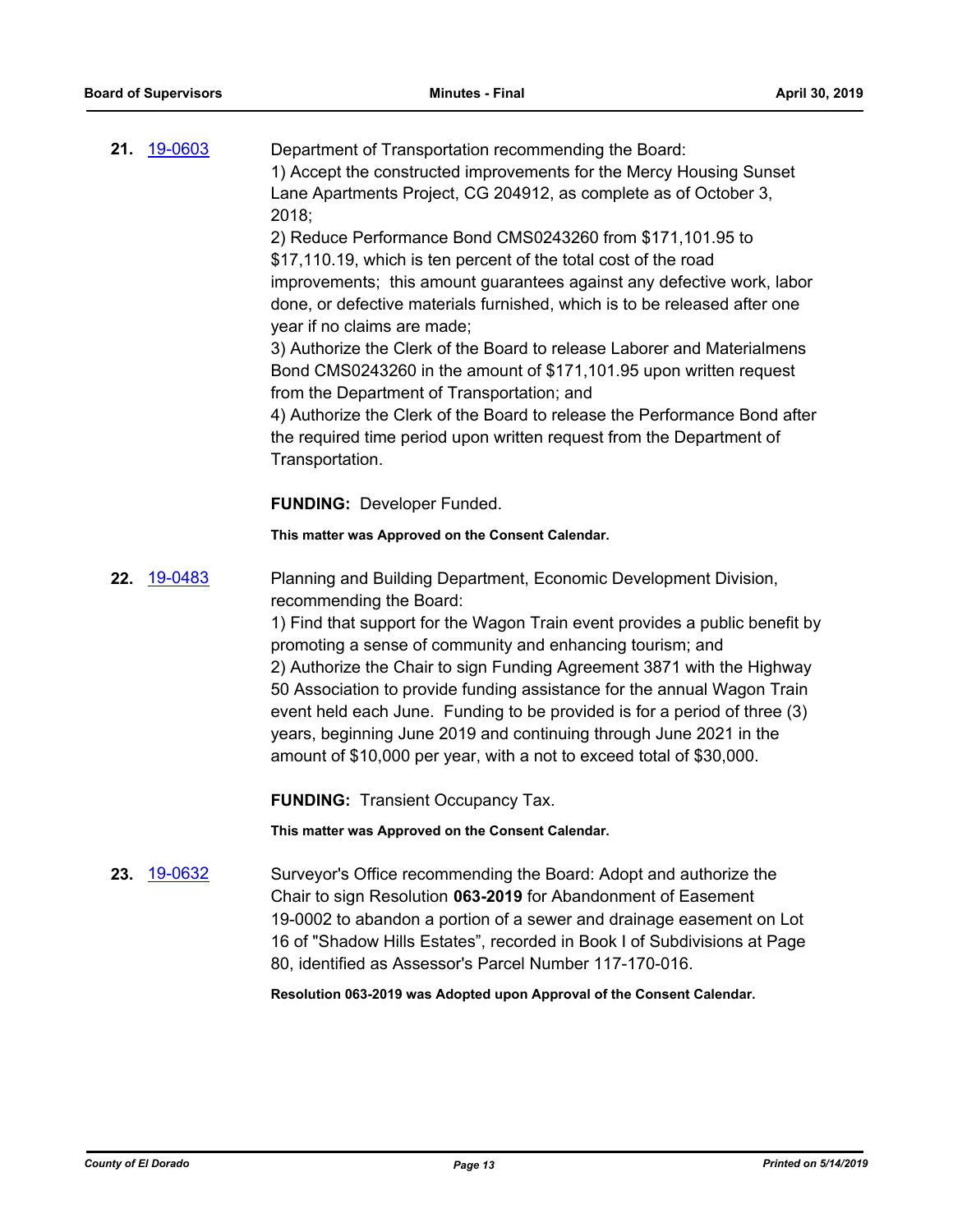**24.** [19-0634](http://eldorado.legistar.com/gateway.aspx?m=l&id=/matter.aspx?key=25956) Surveyor's Office recommending the Board: 1) Acknowledge and consent to an Irrevocable Offer of Dedication for Road Right of Way, Landscape and Public Service Easement on Assessor's Parcel Number 119-100-011; and 2) Authorize the Chair to sign the Consent to Offer of Dedication for Road Right of Way, Landscape and Public Service Easement and to record the Irrevocable Offer of Dedication with the Consent attached. Authorization for recording said Offer is pursuant to Government Code Section 7050.

**This matter was Approved on the Consent Calendar.**

**25.** [19-0638](http://eldorado.legistar.com/gateway.aspx?m=l&id=/matter.aspx?key=25960) Surveyor's Office recommending the Board: 1) Acknowledge and consent to an Irrevocable Offer of Dedication for Road Right of Way on Assessor's Parcel Number 119-080-010; and 2) Authorize the Chair to sign the Consent to Offer of Dedication for Road Right of Way and to record the Irrevocable Offer of Dedication with the Consent attached. Authorization for recording said Offer is pursuant to Government Code Section 7050.

#### **This matter was Approved on the Consent Calendar.**

**26.** [19-0639](http://eldorado.legistar.com/gateway.aspx?m=l&id=/matter.aspx?key=25961) Surveyor's Office recommending the Board:

1) Acknowledge and consent to an Irrevocable Offer of Dedication for Road Right of Way on Assessor's Parcel Number 119-080-017; and 2) Authorize the Chair to sign the Consent to Offer of Dedication for Road Right of Way and to record the Irrevocable Offer of Dedication with the Consent attached. Authorization for recording said Offer is pursuant to Government Code Section 7050.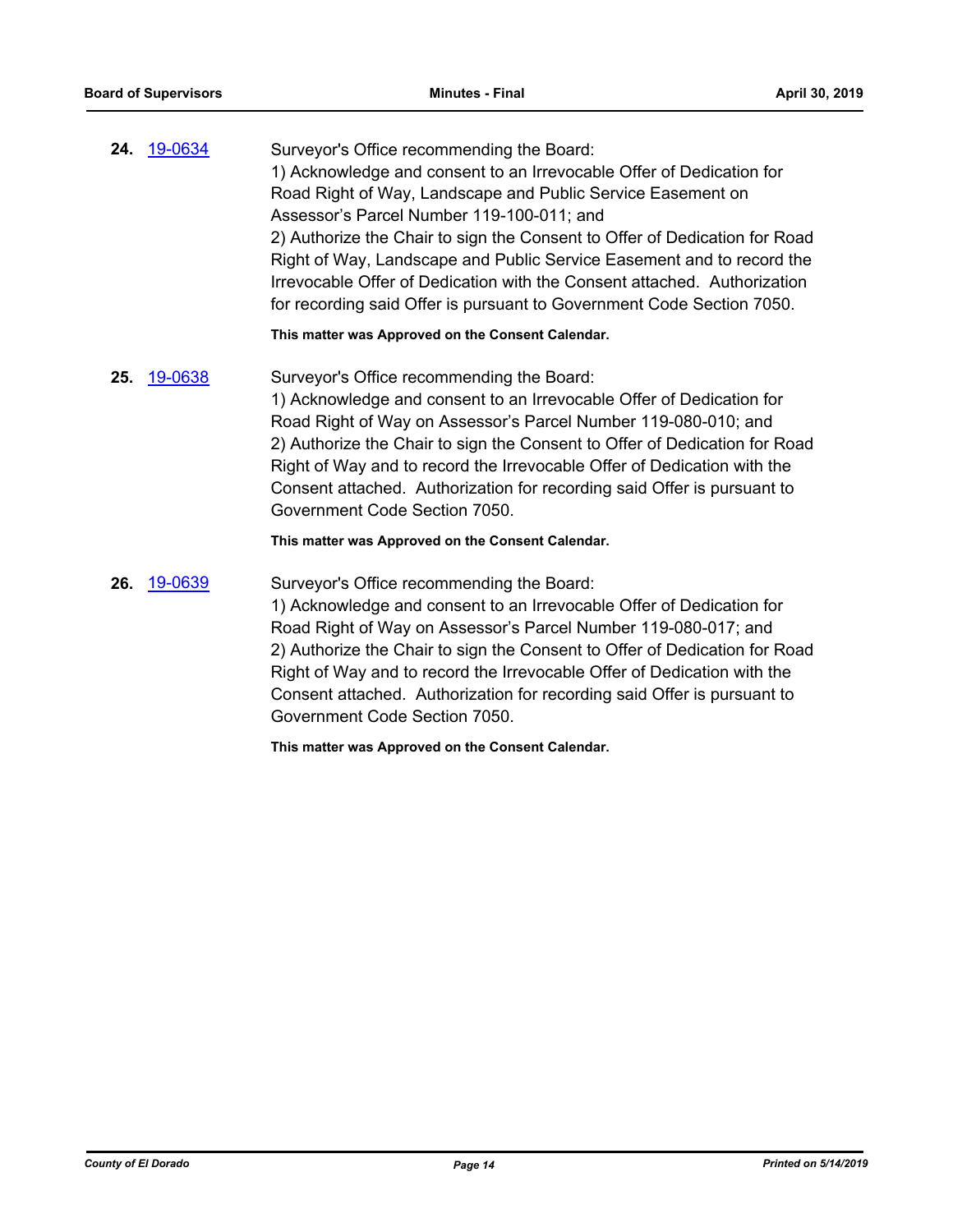### **LAW AND JUSTICE - CONSENT ITEMS**

**27.** [19-0628](http://eldorado.legistar.com/gateway.aspx?m=l&id=/matter.aspx?key=25950) Sheriff's Office recommending that the Board approve and authorize the acceptance of a donation with gratitude for a new Polaris General 4 1000 Utility Terrain Vehicle, Polaris Pro Track System, and Trailer with a value of \$35,000 to the El Dorado County Sheriff's Office Search and Rescue Unit from the El Dorado Search & Rescue Council.

**FUNDING:** Donation/General Fund.

**This matter was Approved on the Consent Calendar.**

# **END CONSENT CALENDAR**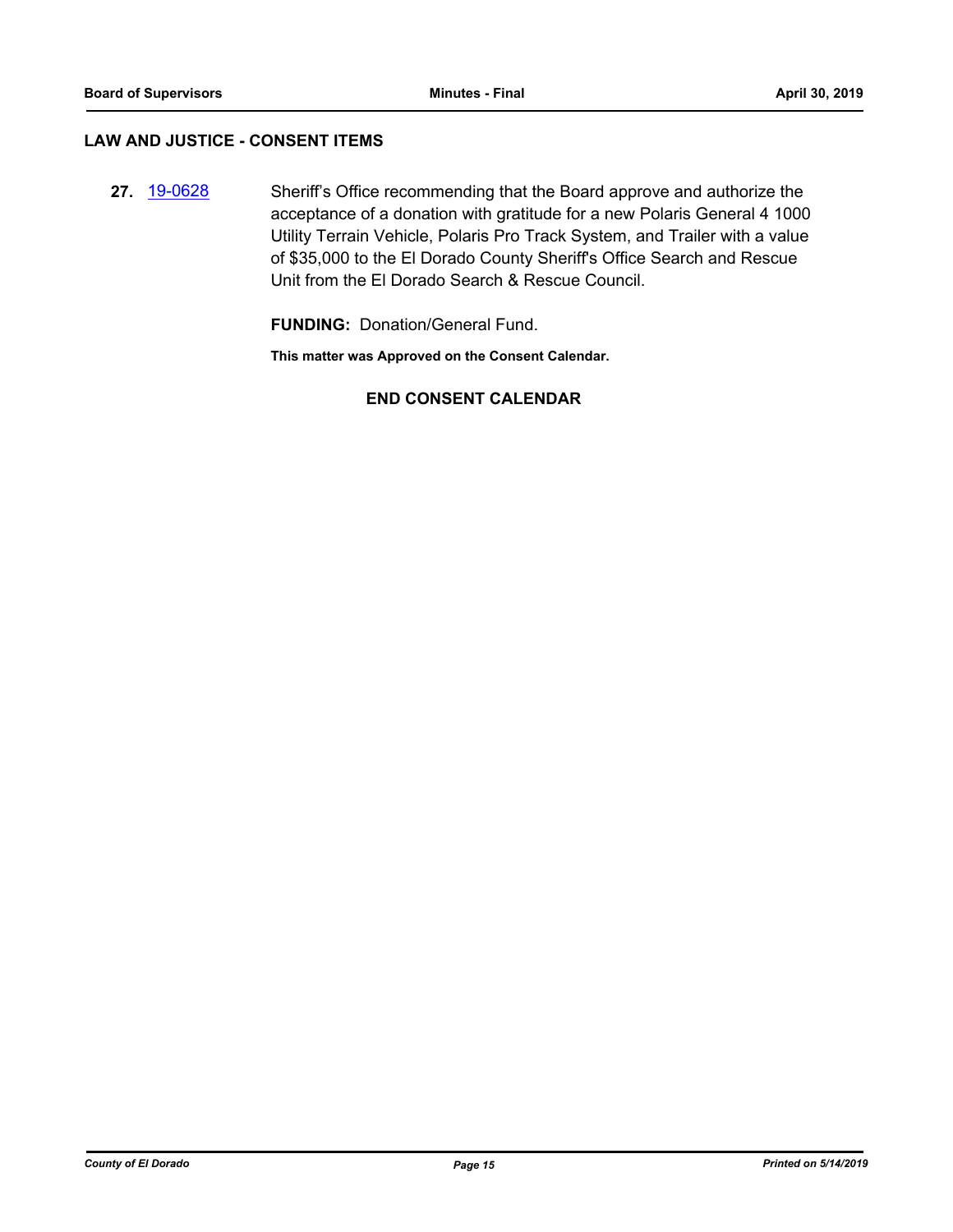#### **9:30 A.M. - TIME ALLOCATION**

**28.** [19-0692](http://eldorado.legistar.com/gateway.aspx?m=l&id=/matter.aspx?key=26014) Board of Supervisors presenting awards to winners of the 25th Annual Student Map Drawing Contest hosted by the County and sponsored by the local organization of professional Surveyors, Architects, Geologists and Engineers (S.A.G.E.). (Est. Time: 1.5 Hr.)

> **The Board announced the winners of the 25th Annual Student Map Drawing Contest.**

#### **DEPARTMENT MATTERS (Items in this category may be called at any time)**

**29.** [19-0640](http://eldorado.legistar.com/gateway.aspx?m=l&id=/matter.aspx?key=25962) HEARING - Chief Administrative Office, Facilities Division, recommending the Board:

> 1) Conduct a public hearing to adopt findings pursuant to Government Code 4217.12 regarding anticipated energy cost savings and other benefits the County shall receive as a result of the power purchase agreements and related agreements;

2) Find that the difference, if any, between the fair rental value for the real property subject to the facility ground lease and the agreed rent is anticipated to be offset by below-market energy purchases or other benefits provided under the energy service contract, pursuant to Government Code 4217.12;

3) Authorize the Chair to sign the Renewable Energy Self-Generation Bill Credit Transfer (RES-BCT) Solar Facility Sublease Agreement and the Subordination, Non-Disturbance and Attornment Agreement, contingent upon USDA approval; and

4) Authorize the Chair to sign the Net Energy Metering Solar Facility Sublease Agreement and the Subordination, Non-Disturbance and Attornment Agreement, contingent upon USDA approval. (Est. Time: 30 Min.)

**FUNDING:** Components of the agreements provide cost reimbursement to the County over a 25 year period.

**Supervisor Novasel opened the public hearing and upon conclusion of public comment closed the public hearing. A motion was made by Supervisor Veerkamp, seconded by Supervisor Veerkamp to Approve this matter.**

**Yes:** 4 - Veerkamp, Frentzen, Novasel and Parlin

**Absent:** 1 - Hidahl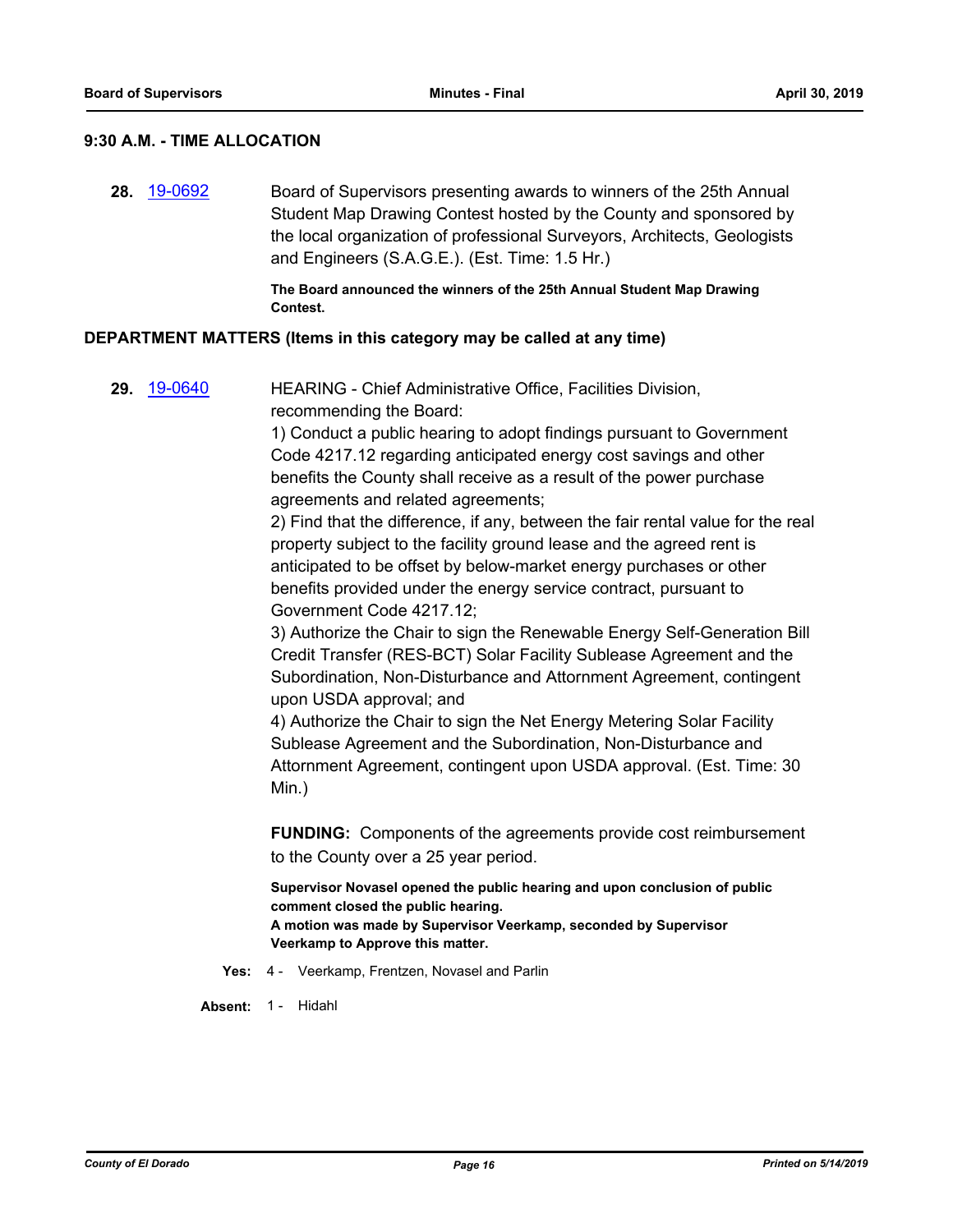**30.** [19-0525](http://eldorado.legistar.com/gateway.aspx?m=l&id=/matter.aspx?key=25846) Health and Human Services Agency (HHSA) recommending the Board: 1) Accept funding from the California Department of Health Care Services in the amount of \$26,929,563 for the provision of Drug Medi-Cal Organized Delivery System services for the period of June 1, 2019 through June 30, 2021;

> 2) Delegate authority to the HHSA Director to sign Agreement 18-95146 for same;

> 3) Authorize the HHSA Director to execute any additional documents or amendments related to Agreement 18-95146 contingent upon approval by County Counsel and Risk Management; and

4) Authorize the HHSA Director, Assistant Director of Administration and Finance, or Chief Fiscal Officer to administer any subsequent administrative documents relating to said funding, including required fiscal and programmatic reports. (Est. Time: 5 Min.)

**FUNDING:** Federal Medi-Cal with matched funding from State General Fund and 2011 Behavioral Health Realignment.

**A motion was made by Supervisor Frentzen, seconded by Supervisor Veerkamp to Approve this matter.**

- **Yes:** 4 Veerkamp, Frentzen, Novasel and Parlin
- **Absent:** 1 Hidahl

**31.** [19-0650](http://eldorado.legistar.com/gateway.aspx?m=l&id=/matter.aspx?key=25972) Human Resources recommending the Board approve and authorize the Chair to sign

> 1) Resolution **060-2019** to comply with a) the California Public Employees' Retirement System reporting requirements, b) Government Code Sections 20636 and 7522.34(a), and c) California Code of Regulations Title 2, Section 570.5 by retroactively adopting salary schedules for calendar years 2014 - 2018; and 2) Resolution **061-2019** to correct a typographical error on Resolution 224-2014. (Est. Time: 5 Min.)

#### **FUNDING:** N/A

**A motion was made by Supervisor Veerkamp, seconded by Supervisor Parlin to Adopt Resolutions 060-2019 and 061-2019.**

**Yes:** 4 - Veerkamp, Frentzen, Novasel and Parlin

**Absent:** 1 - Hidahl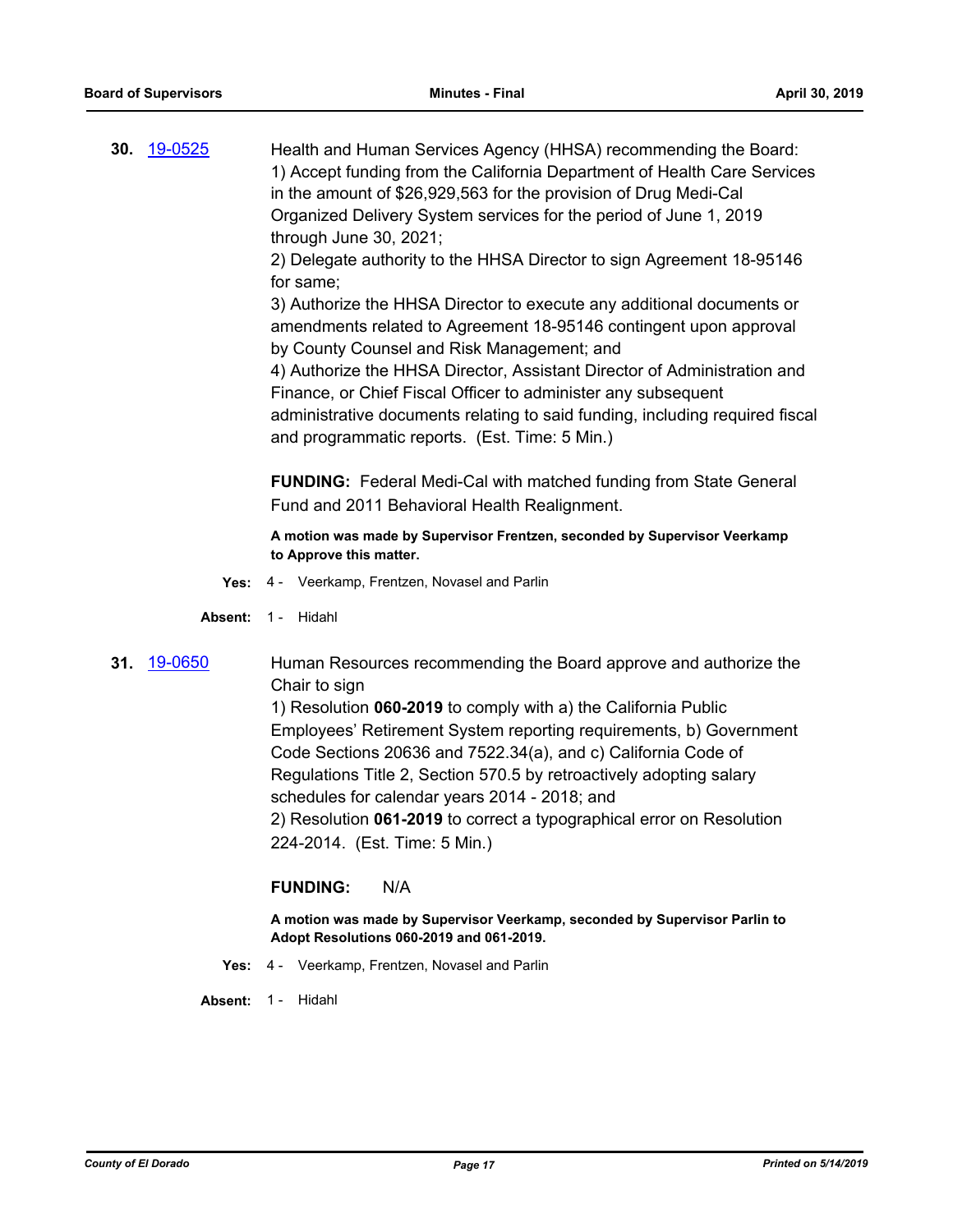**32.** [19-0622](http://eldorado.legistar.com/gateway.aspx?m=l&id=/matter.aspx?key=25943) Probation Department recommending the Board adopt and authorize the Chair to sign Resolution **064-2019** amending the Authorized Personnel Allocation Resolution and approving a Reduction in Force as a result of the previously authorized closure of the Juvenile Hall located in Placerville, effective June 30, 2019.

> Recommended Reduction in Force includes; one full-time equivalent (1.0 FTE) Administrative Secretary (2.0 FTE filled), one full-time equivalent (1.0 FTE) Assistant Superintendent - Institutions (2.0 FTE filled), three full-time equivalent (3.0 FTE) Correctional Cooks (4.0 FTE, 3.0 FTE filled), fifteen full-time equivalent (15.0 FTE) Deputy Probation Officer - Institutions (28.0 FTE, 20.0 FTE filled), three full-time equivalent (3.0 FTE) Supervising Deputy Probation Officer - Institutions (8.0 FTE filled). (Est. Time: 10 Min.)

**FUNDING:** Reduction in General Fund costs.

**A motion was made by Supervisor Veerkamp, seconded by Supervisor Frentzen to Adopt Resolution 064-2019.**

**Yes:** 4 - Veerkamp, Frentzen, Novasel and Parlin

**Absent:** 1 - Hidahl

**33.** [19-0681](http://eldorado.legistar.com/gateway.aspx?m=l&id=/matter.aspx?key=26003) Recorder-Clerk recommending the Board:

1) Provide conceptual approval, pursuant to Board Policy A-3, to establish a Schedule of Fees for the Recorder-Clerk's Office; and 2) Direct staff to return to the Board with first reading of the Ordinance and discussion of recommended fee changes as a result of a fee study performed in late 2018. (Est. Time: 5 Min.)

**FUNDING:** General Fund Revenue.

**A motion was made by Supervisor Veerkamp, seconded by Supervisor Frentzen to Approve this matter.**

- **Yes:** 4 Veerkamp, Frentzen, Novasel and Parlin
- Absent: 1 Hidahl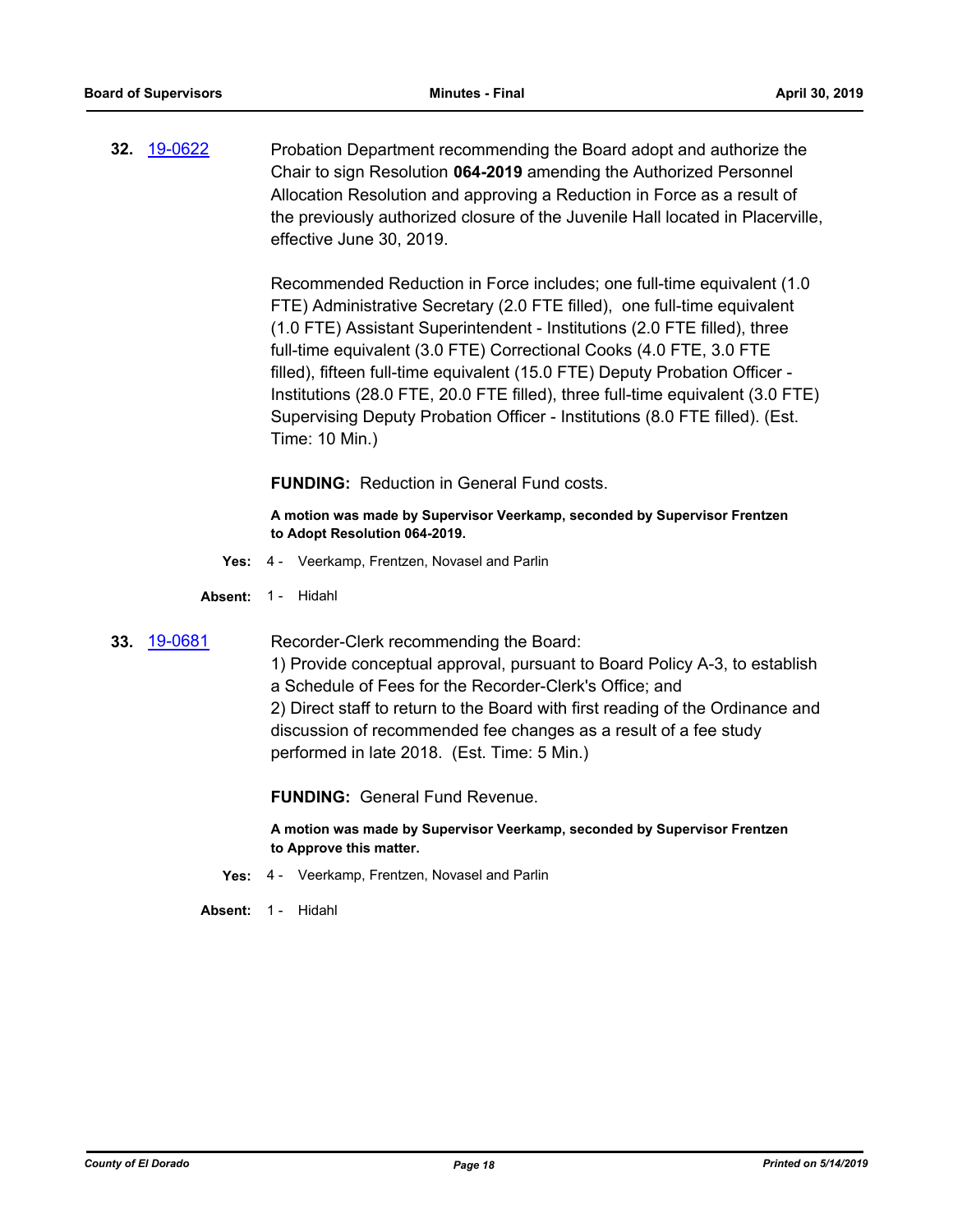#### **11:00 A.M. - TIME ALLOCATION**

**34.** [19-0498](http://eldorado.legistar.com/gateway.aspx?m=l&id=/matter.aspx?key=25819) Health and Human Services Agency recommending the Board adopt and authorize the Chair to sign a Proclamation to recognize May 2019 as "Mental Health Month" in El Dorado County and to hear an update by National Alliance on Mental Illness. (Est. Time: 10 Min.)

#### **FUNDING:** N/A

**Supervisor Novasel read the Proclamation. A motion was made by Supervisor Novasel, seconded by Supervisor Frentzen to authorize the Chair to sign a Proclamation to recognize May 2019 as "Mental Health Month" in El Dorado County. The Board did not hear an update by the National Alliance on Mental Illness, but will hear the update on May 14, 2019.**

- **Yes:** 4 Veerkamp, Frentzen, Novasel and Parlin
- **Absent:** 1 Hidahl
- **35.** [19-0691](http://eldorado.legistar.com/gateway.aspx?m=l&id=/matter.aspx?key=26013) Supervisor Veerkamp recommending the Board authorize the signatures of all five Supervisors on a Certificate of Recognition for Chief Thomas Keating and to congratulate him on his retirement from Rescue Fire Protection District. (Est. Time: 10 Min.)

**Supervisor Veerkamp read the Certificate of Recognition. A motion was made by Supervisor Veerkamp, seconded by Supervisor Frentzen to Approve this matter.**

- **Yes:** 4 Veerkamp, Frentzen, Novasel and Parlin
- **Absent:** 1 Hidahl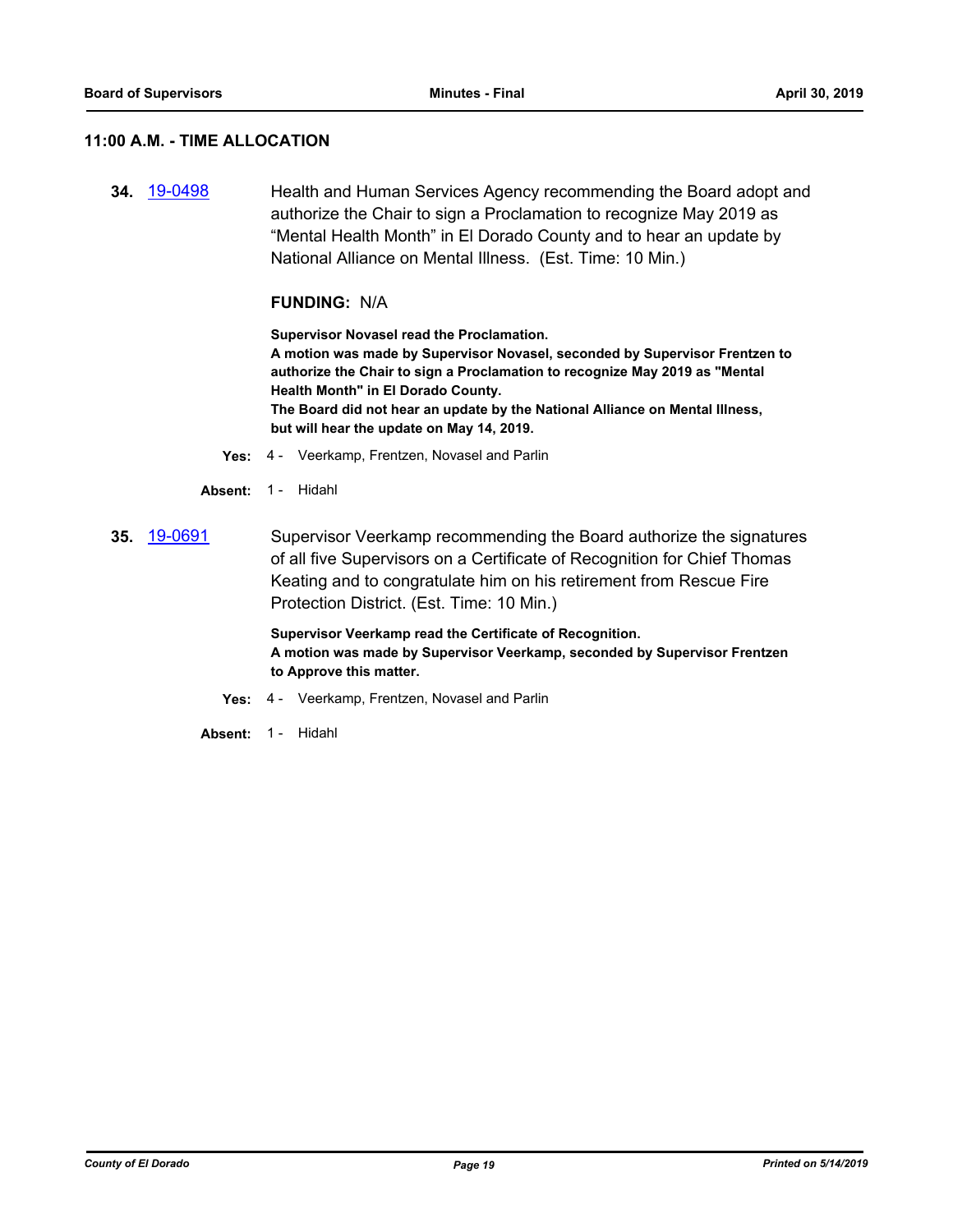#### **2:00 P.M. - TIME ALLOCATION**

**36.** [19-0368](http://eldorado.legistar.com/gateway.aspx?m=l&id=/matter.aspx?key=25689) Planning and Building Department, Economic Development Division, recommending the Board:

> 1) Receive a presentation from Isabel Domeyko from New Economics & Advisory on the Apple Hill-Camino Economic Impact Study that was completed in March of 2019; and

2) Provide direction to staff to contract with New Economics & Advisory to conduct a similar economic study for the Coloma/Lotus area. (Est. Time: 45 Min.)

**FUNDING:** Transient Occupancy Tax.

*Public Comment: H. Penn*

**A motion was made by Supervisor Parlin, seconded by Supervisor Veekramp to direct staff to contract with New Economics & Advisory to conduct a similar economic study as was done for the Apple Hill-Camino Economic Impact Study for the Coloma/Lotus area. Staff was also directed to return to the Board with a report identifying tourist areas throughout the County.**

**Yes:** 4 - Veerkamp, Frentzen, Novasel and Parlin

**Absent:** 1 - Hidahl

#### **2:30 P.M. - TIME ALLOCATION**

**37.** [19-0672](http://eldorado.legistar.com/gateway.aspx?m=l&id=/matter.aspx?key=25994) HEARING - Auditor-Controller recommending the Board: 1) Authorize the Auditor to disburse excess proceeds from the sale of Tax Defaulted property in the amount of \$9,397.02 to the Claimant and Lienholder of Record, City of Placerville, et al., in accordance with California Revenue and Taxation Code Section 4674; and 2) Authorize the Auditor to notify all valid claimants of the Board's action and disburse proceeds as determined by the Board.

> **Supervisor Novasel opened the public hearing and upon conclusion of public comment closed the public hearing. A motion was made by Supervisor Frentzen, seconded by Supervisor Veerkamp to Approve this matter.**

- **Yes:** 4 Veerkamp, Frentzen, Novasel and Parlin
- **Absent:** 1 Hidahl
- **38.** [19-0690](http://eldorado.legistar.com/gateway.aspx?m=l&id=/matter.aspx?key=26012) Supervisor Veerkamp recommending the Board receive a presentation from the 2018-19 El Dorado County Youth Commission. The purpose of their presentation is to report out on their activities during the current school year.

**The Board received a presentation on the activities during the current school year for the 2018-2019 El Dorado County Youth Commission.**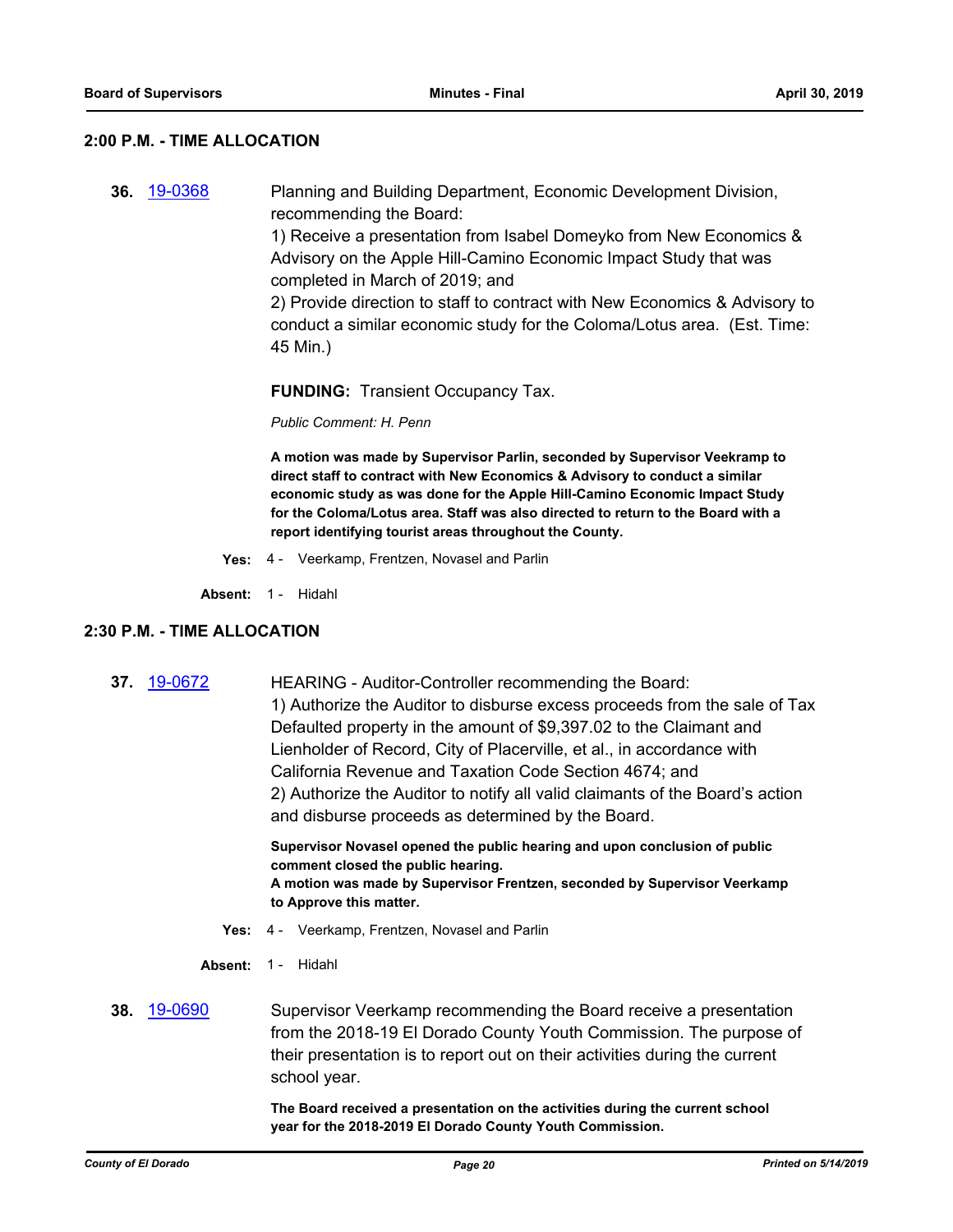#### **3:00 P.M. - TIME ALLOCATION**

- **39.** [18-1754](http://eldorado.legistar.com/gateway.aspx?m=l&id=/matter.aspx?key=25105) Library Department recommending the Board:
	- 1) Receive a report on the El Dorado Western Railroad, a program of the El Dorado County Historical Museum;

2) Authorize the use of standard rolling stock on the section of track from Milepost (MP) 142 to MP 144.8 (El Dorado Road to Missouri Flat Road) in compliance with Federal Railroad Administration (FRA) and the California Public Utilities Commission (CPUC) requirements as recommended by the Parks and Recreation Commission;

3) Approve the reinstallation of At-Grade Crossing equipment at the Forni Road railroad crossing as recommended by the Parks and Recreation Commission; and

4) Authorize the repair of tracks at Rustling Pines Road in Shingle Springs for a total of \$17,000 with \$6,000 from the Museum Trust Fund (donations from the community), \$11,000 General Fund approved in the FY 2018-19 Library budget. (Est. Time: 1 Hr.)

**FUNDING:** Museum Trust Fund (\$6,000) and General Fund (\$11,000).

*Public Comment: E. Crimm, J. Harvell*

**A motion was made by Supervisor Frentzen, seconded by Supervisor Veerkamp to Approve this matter.**

**Yes:** 4 - Veerkamp, Frentzen, Novasel and Parlin

**Absent:** 1 - Hidahl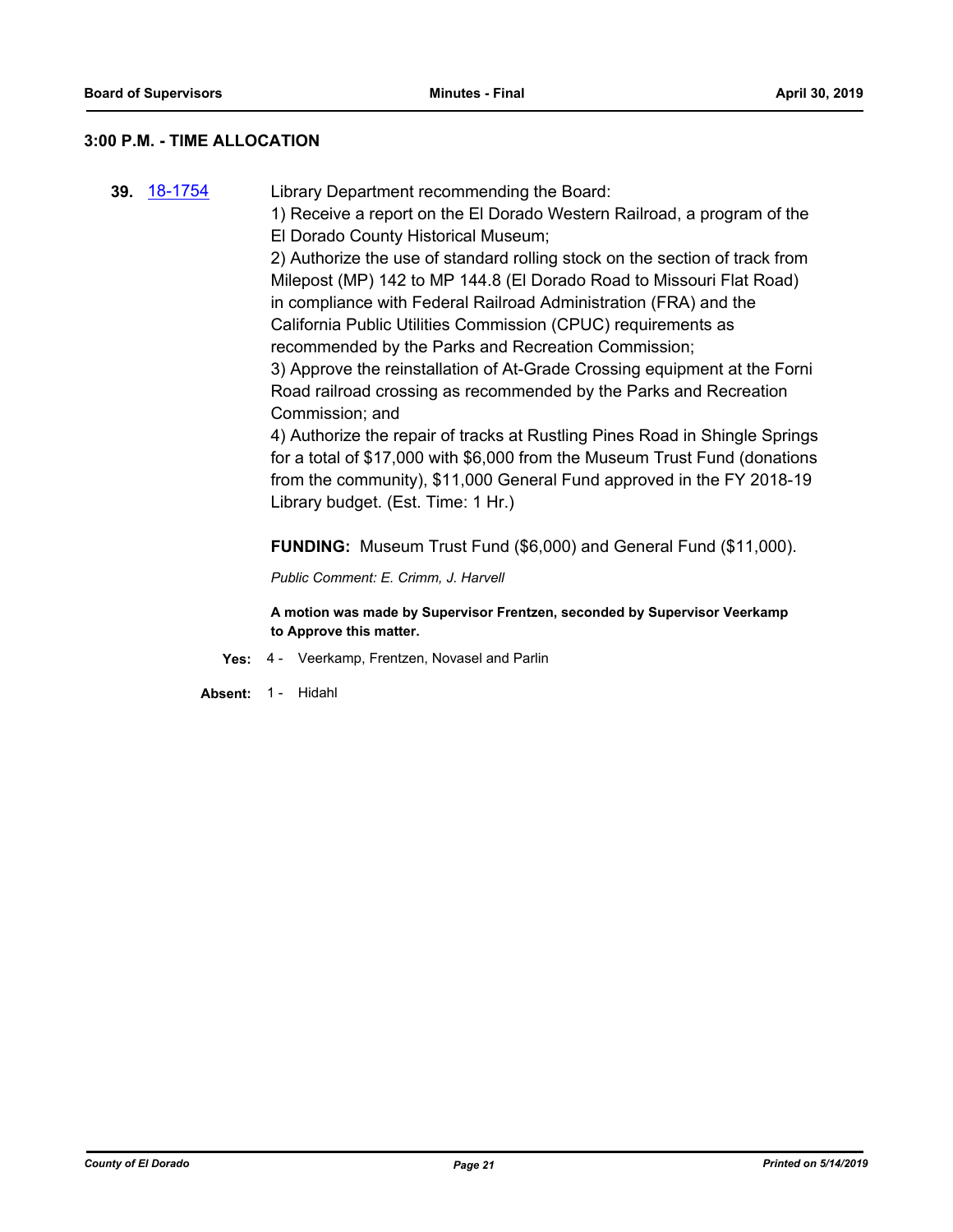#### **ITEMS TO/FROM SUPERVISORS**

**Supervisor Frentzen reported on the following: Broadband tag meeting. Judge for the Congressional Art competition. Local Agency Formation Commission meeting.**

**Supervisor Veerkamp reported on the following: Potential for a Sports Complex in the Diamond Springs area. SOFAR meeting. Fair Board annual luncheon. Special meeting of the Water Agency.**

**Supervisor Parlin reported on the following: Coloma Lotus fire safe meeting. Georgetown Library strategic plan meeting. Volcanoville fire safe meeting. Arts and Nature fest. Fair Board annual luncheon. Gold Hill/Spring fire safe meeting. Draft Resolution to dissolve River Management Advisory Committee.**

**Supervisor Novasel reported on the following: Tahoe Regional Planning Agency meeting. Community Wild Fire and Evacuation meeting. Tahoe Prosperity meeting. Earth Day at Lake Tahoe Community College. Fair Board annual luncheon. Cap-to-Cap coming up.**

# **CAO UPDATE**

**Don Ashton, Chief Administrative Officer, reported on the following: Fort Jim appeal from FEMA. Cameron Park Rotary luncheon. Meeting with Barton and Lake Valley fire board.**

# **ADJOURNED AT 4:09 P.M.**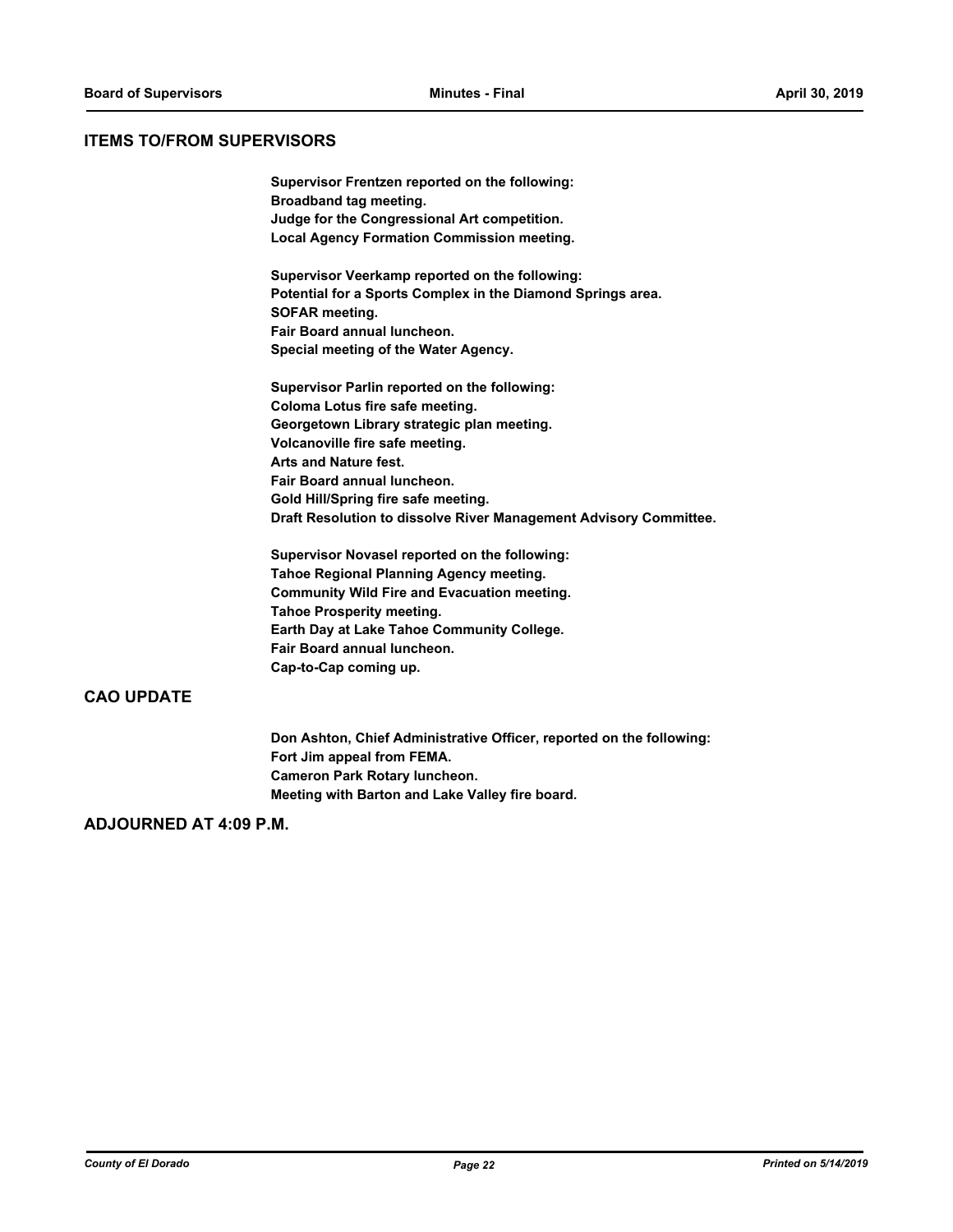# **CLOSED SESSION**

**40.** [19-0484](http://eldorado.legistar.com/gateway.aspx?m=l&id=/matter.aspx?key=25805) **Conference with Legal Counsel - Initiation of Litigation** pursuant to Government Code section 54956.9(d)(4). Number of potential cases: (1). (Est. Time: 10 Min.)

> **By a vote a 4-0, the Board authorized County Counsel to initiate litigation against Matthew and Angelica Carmichael to enforce an executed agreement to convey right of way to the County for the Sly Park Road at Clear Creek Bridge Replacement Project. Supervisor HIdahl was absent.**

**41.** [19-0706](http://eldorado.legistar.com/gateway.aspx?m=l&id=/matter.aspx?key=26028) **Conference with Legal Counsel - Significant Exposure to Litigation** pursuant to Government Code Section 54956.9(d)(2). Number of potential cases: (1). (Est. Time: 15 Min.)

> **No Action Reported. Supervisors Frentzen, Veerkamp, Parlin and Novasel participated. Supervisor Hidhal was absent.**

**42.** [19-0707](http://eldorado.legistar.com/gateway.aspx?m=l&id=/matter.aspx?key=26029) **Pursuant to Government Code Section 54956.8 - Conference with Real Property Negotiator**: This body will hold a closed session to give instructions to its negotiator for the Diamond Springs Parkway - Phase 1B Project regarding the real properties located in Diamond Springs with APNs 051-250-51 and 051-250-54, owned by Michael D. Lindeman and Lorraine D. Lindeman, Trustees of the Lindeman Family 2005 Trust dated October 17, 2005.

> Instructions to El Dorado County's negotiator will concern price and terms of payment and agreement. Kyle Lassner, Right-of-Way Supervisor, is the negotiator on behalf of El Dorado County. The parties with whom El Dorado County's negotiator may negotiate are those parties identified above and their agents and successors. (Est. Time: 10 Min.)

**No Action Reported. Supervisors Frentzen, Veerkamp, Parlin and Novasel participated. Supervisor Hidhal was absent.**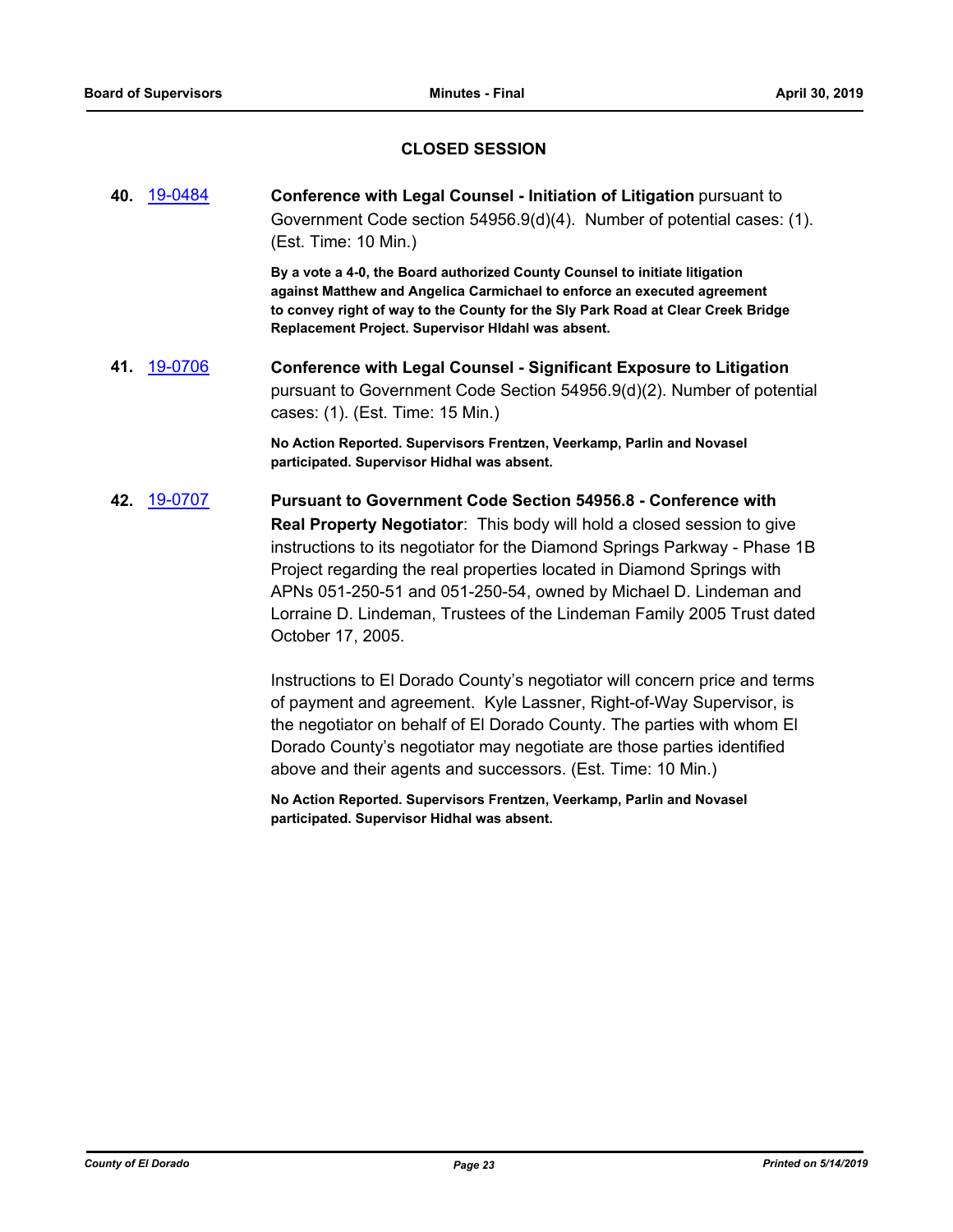On August 19, 2003, the Board adopted the following protocol: It is a requirement that all speakers, County staff and the public, when approaching the podium to make a visual presentation to the Board of Supervisors, must provide the Clerk with the appropriate number of hard copies of the presentation for Board members and the audience.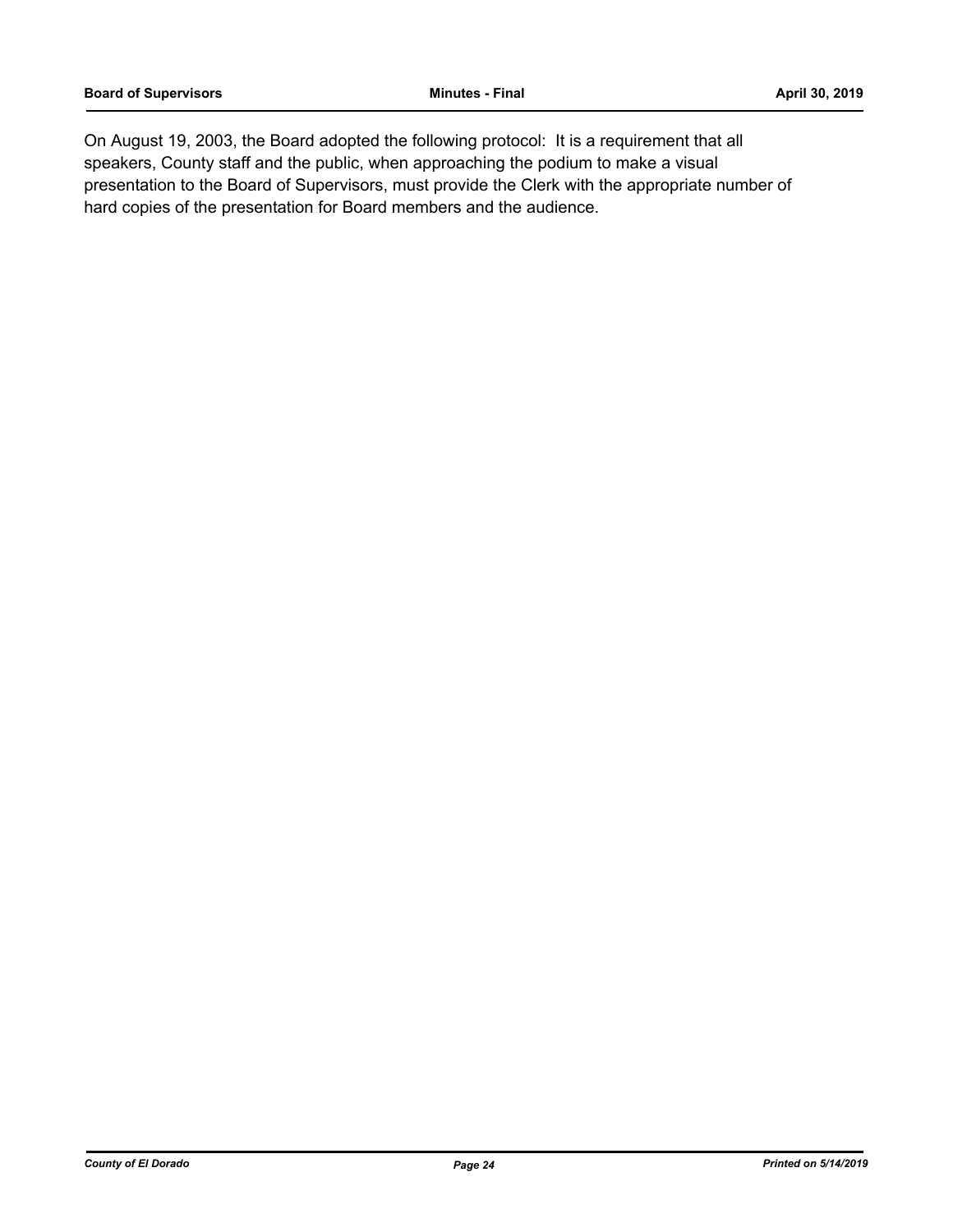### **ADDENDUM**

### **LAND USE AND DEVELOPMENT - CONSENT ITEMS**

**43.** [19-0627](http://eldorado.legistar.com/gateway.aspx?m=l&id=/matter.aspx?key=25949) Department of Transportation recommending the Board consider the following pertaining to the El Dorado Trail - Missouri Flat Road to El Dorado Project, CIP 97014, Contract 2778:

> 1) Award the Construction Contract to Westcon Construction Corporation who was the lowest responsive, responsible bidder;

> 2) Approve and authorize the Chair to sign the Construction Contract, subject to review and approval by County Counsel and Risk Management; and

3) Authorize the Director of Transportation to sign an Escrow Agreement, if requested by the Contractor, and in accordance with Public Contract Code Section 22300, for the purpose of holding Contract retention funds.

**FUNDING:** Accumulative Capital Outlay (<1%), Active Transportation Program (66%), Congestion Mitigation and Air Quality Program (25%), Air Quality Management District and Air Pollution Control District Grant (8%) (Federal Funds).